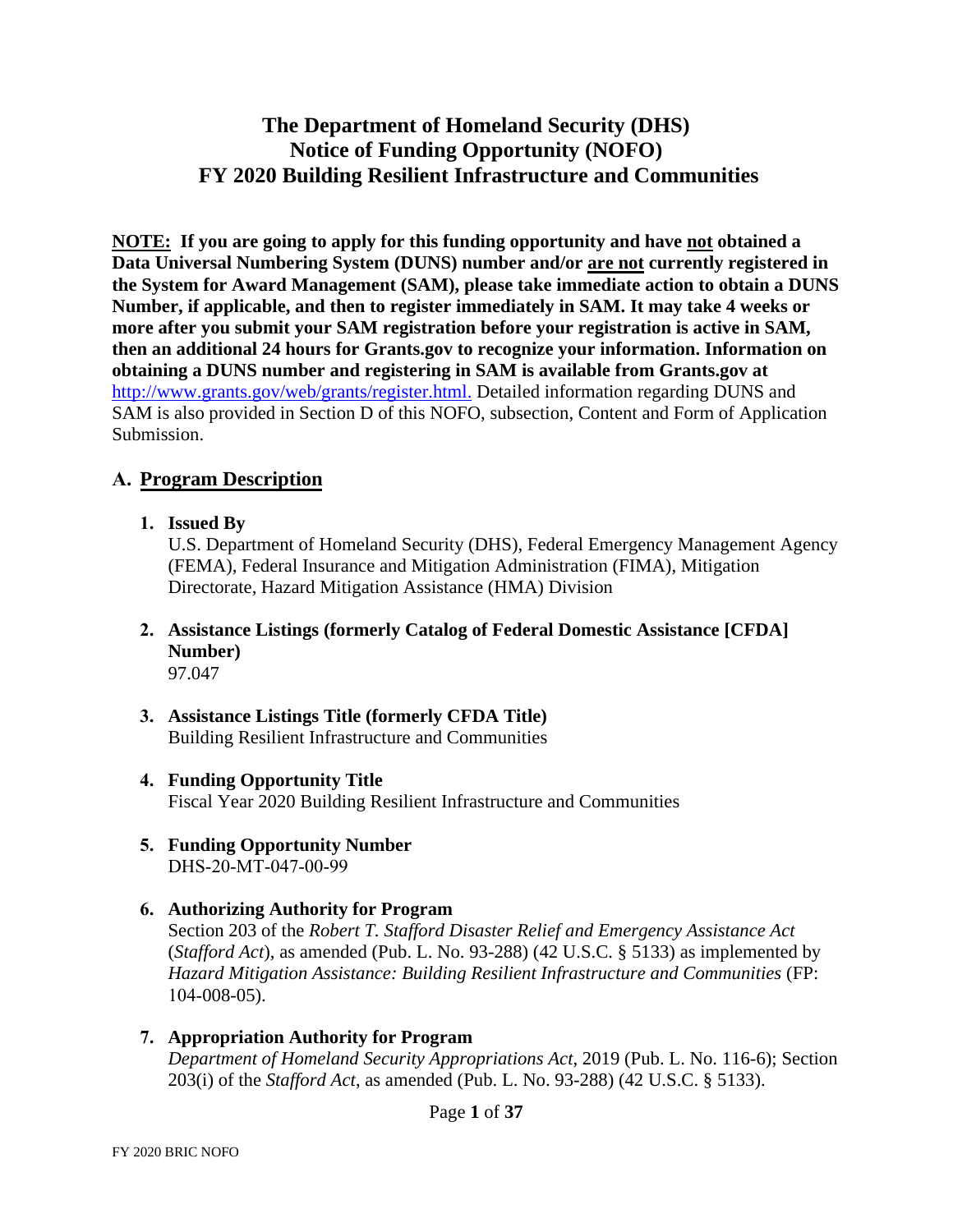#### **8. Announcement Type**  Initial

## **9. Program Overview, Objectives, and Priorities**

### **Overview**

The Building Resilient Infrastructure and Communities (BRIC) program makes federal funds available to states, U.S territories, Indian tribal governments, and local communities for pre-disaster mitigation activities. The guiding principles of the program are to (1) support state and local governments, tribes, and territories through capabilityand capacity-building to enable them to identify mitigation actions and implement projects that reduce risks posed by natural hazards; (2) encourage and enable innovation while allowing flexibility, consistency, and effectiveness; (3) promote partnerships and enable high-impact investments to reduce risk from natural hazards with a focus on critical services and facilities, public infrastructure, public safety, public health, and communities; (4) provide a significant opportunity to reduce future losses and minimize impacts on the Disaster Relief Fund; and (5) support the adoption and enforcement of building codes, standards, and policies that will protect the health, safety, and general welfare of the public, take into account future conditions, and have long-lasting impacts on community risk reduction, including for critical services and facilities and for future disaster costs.

To achieve these principles, FEMA will provide financial assistance to eligible BRIC Applicants for the following activities: (1) **Capability- and Capacity-Building (C&CB)** – activities which enhance the knowledge, skills, expertise, etc., of the current workforce to expand or improve the administration of mitigation assistance. This includes activities in the following sub-categories: building codes activities, partnerships, project scoping, mitigation planning and planning-related activities, and other activities; (2) **Mitigation Projects** – cost-effective projects designed to increase resilience and public safety; reduce injuries and loss of life; and reduce damage and destruction to property, critical services, facilities, and infrastructure; and (3) **Management Costs** – financial assistance to reimburse the Recipient and subrecipient for eligible and reasonable indirect costs, direct administrative costs, and other administrative expenses associated with a specific mitigation measure or project in an amount up to 15 percent of the total amount of the grant award, of which not more than 10 percent of the total award amount may be used by the Recipient and 5 percent by the subrecipient for such costs. FEMA will also provide non-financial **Direct Technical Assistance** to communities to build a community's capacity and capability to improve its resiliency to natural hazards and to ensure stakeholders are capable of building and sustaining successful mitigation programs, submitting high-quality applications, and implementing new and innovative projects that reduce risk from a wide range of natural hazards.

For more detailed program information, please go to [https://www.fema.gov/bric.](https://www.fema.gov/bric)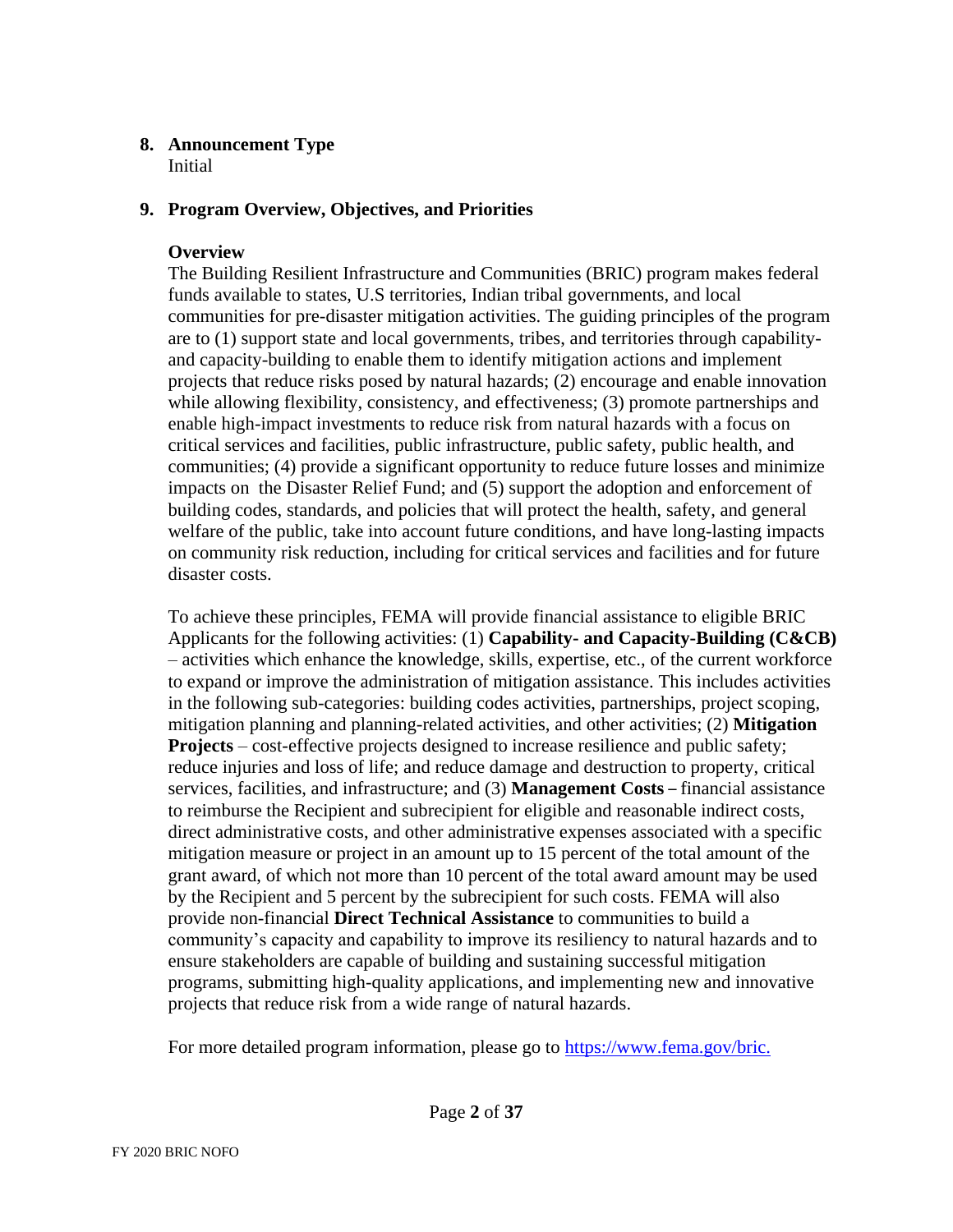#### **Objectives**

The 2018–2022 FEMA Strategic Plan provides a framework for supporting the United States before, during, and after disasters and improving the Agency's execution of its fundamental mission of helping people. BRIC also will support the National Mitigation Investment Strategy. One of BRIC's purposes is to help achieve 2018–2022 FEMA Strategic Plan Objective 1.1: incentivize investments that reduce risk, including predisaster mitigation, and reduce disaster costs at all levels. The BRIC program is also an instrumental part of achieving other FEMA strategic objectives, including Objective 1.3, help people prepare for disasters, and Objective 1.4, better learn from past disasters, improve continuously, and innovate.

#### **Priorities**

For FY2020, the priorities for the program are to incentivize public infrastructure projects; incentivize projects that mitigate risk to one or more lifelines; incentivize projects that incorporate nature-based solutions; and increase funding to Applicants that facilitate the adoption and enforcement of the latest published editions of building codes.

#### Mitigation Plan Integration

In addition, communities are encouraged, but not required, to pursue Plan Integration, which is a process in which communities look critically at their existing planning framework and align efforts. Integration of hazard mitigation principles into other local planning mechanisms (comprehensive plans, transportation plans, floodplain ordinances, etc.) and vice versa is vital to build a safer, more resilient community. This two-way exchange of information supports community-wide risk reduction, both before and after disasters occur. Not only will the community's planning efforts be better integrated, but by going through this process there is a higher level of interagency coordination, which is just as important as the planning mechanisms themselves. Additional information on Plan Integration can be found at [https://www.fema.gov/media-library-data/20130726-1908-](https://www.fema.gov/media-library-data/20130726-1908-25045-0016/integrating_hazmit.pdf) 25045-0016/integrating\_hazmit.pdf.

#### **10. Performance Metrics**

As a metric and as an eligibility criterion, all mitigation projects must have a benefit-cost ratio (BCR) of 1.0 or greater. Applicants can document BCR through a Benefit-Cost Analysis (BCA) tool FEMA developed according to requirements set forth in the Office of Management and Budget (OMB) Circular A-94, *Guidelines and Discount Rates for Benefit-Cost Analysis of Federal Programs* (October 29, 1992), which is available on the Internet at [https://www.whitehouse.gov/omb/information-for-agencies/circulars.](https://www.whitehouse.gov/omb/information-for-agencies/circulars) BCA, under OMB Circular A-94, is a systematic quantitative method of assessing the desirability of government projects when their benefits and costs to society occur in different time periods. The BCR metric of 1.0 or greater indicates that FEMA expects that funded BRIC projects will meet the objective of reducing risk and future disaster costs in excess of the cost of mitigation.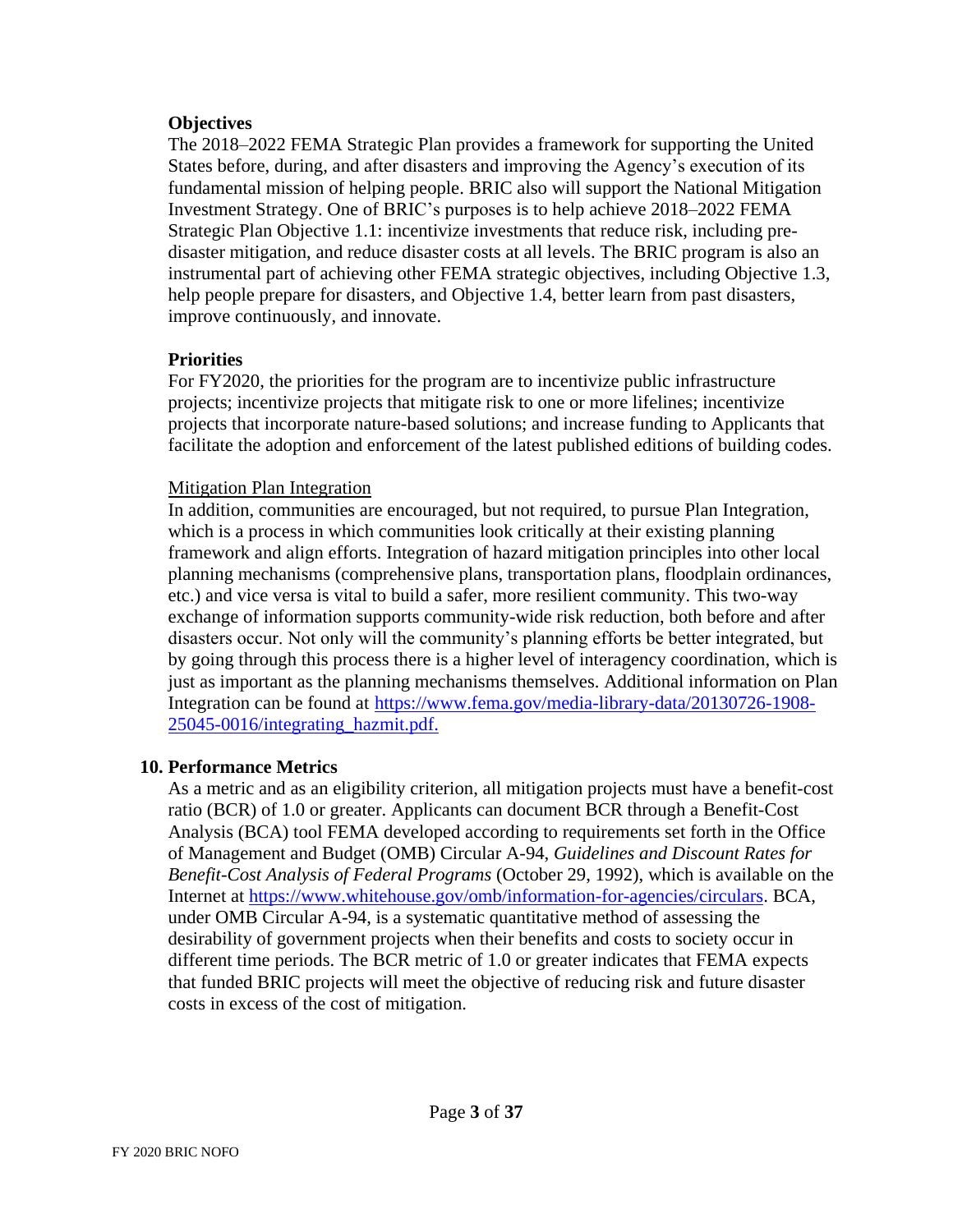## **B. Federal Award Information**

| 1. Available Funding for the NOFO:                                                     | \$500,000,000 |
|----------------------------------------------------------------------------------------|---------------|
| a. State/Territory Allocation Subtotal:                                                | \$33,600,000  |
| <b>b.</b> Tribal Set-Aside Subtotal:                                                   | \$20,000,000  |
| c. National Competition Subtotal:                                                      | \$446,400,000 |
| Any funds that are not awarded from the State/Territory Allocation or Tribal Set-Aside |               |

Any funds that are not awarded from the State/Territory Allocation or Tribal Set-Aside will be re-allocated to the national competition.

### **State/Territory Maximum Allocation & Activity Caps** \$600,000

- The maximum allocation for a state or territory under this category is \$600,000, covering all activities/projects.
- Each state/territory may apply for up to \$600,000 in the State/Territory Allocation. The State/Territory Allocation may be used for C&CB activities and/or mitigation projects. The combined cost for any C&CB activities and/or mitigation projects under the State/Territory Allocation must not exceed \$600,000 federal cost share per Applicant. Additionally, the Applicant's highest ranked subapplication (C&CB activity or mitigation project) for the State/Territory Allocation must not exceed \$600,000 federal cost share.
- Up to \$300,000 of the State/Territory Allocation may be used for mitigation planning and planning-related activities per Applicant.
- Up to 10 percent of any subapplication may be used for information dissemination activities, including public awareness and education (brochures, workshops, videos, etc.) related to a proposed C&CB activity or mitigation project.

## **Tribal Set-Aside Activity Caps**

- The combined cost for any C&CB activities under the Tribal Set-Aside must not exceed \$600,000 federal cost share per Applicant. Additionally, the Applicant's highest ranked subapplication (C&CB activity) for the Tribal Set-Aside must not exceed \$600,000 federal cost share.
- Up to \$300,000 of the Tribal Set-Aside may be used for mitigation planning and planning-related activities per Applicant.
- Up to 10 percent of any subapplication may be used for information dissemination activities, including public awareness and education (brochures, workshops, videos, etc.) related to a proposed C&CB activity or mitigation project.
- In the event that more than \$20,000,000 in subapplications is submitted under the Tribal Set-Aside, the C&CB activities and highest-ranked mitigation project subapplications up to \$20,000,000 will be selected. Once the \$20,000,000 is selected, all remaining tribal mitigation project subapplications will be evaluated under the national competition.

## **National Competition Cap** \$50,000,000

• Applicants may submit an unlimited number of mitigation project subapplications each valued up to \$50,000,000 federal share to the national competition.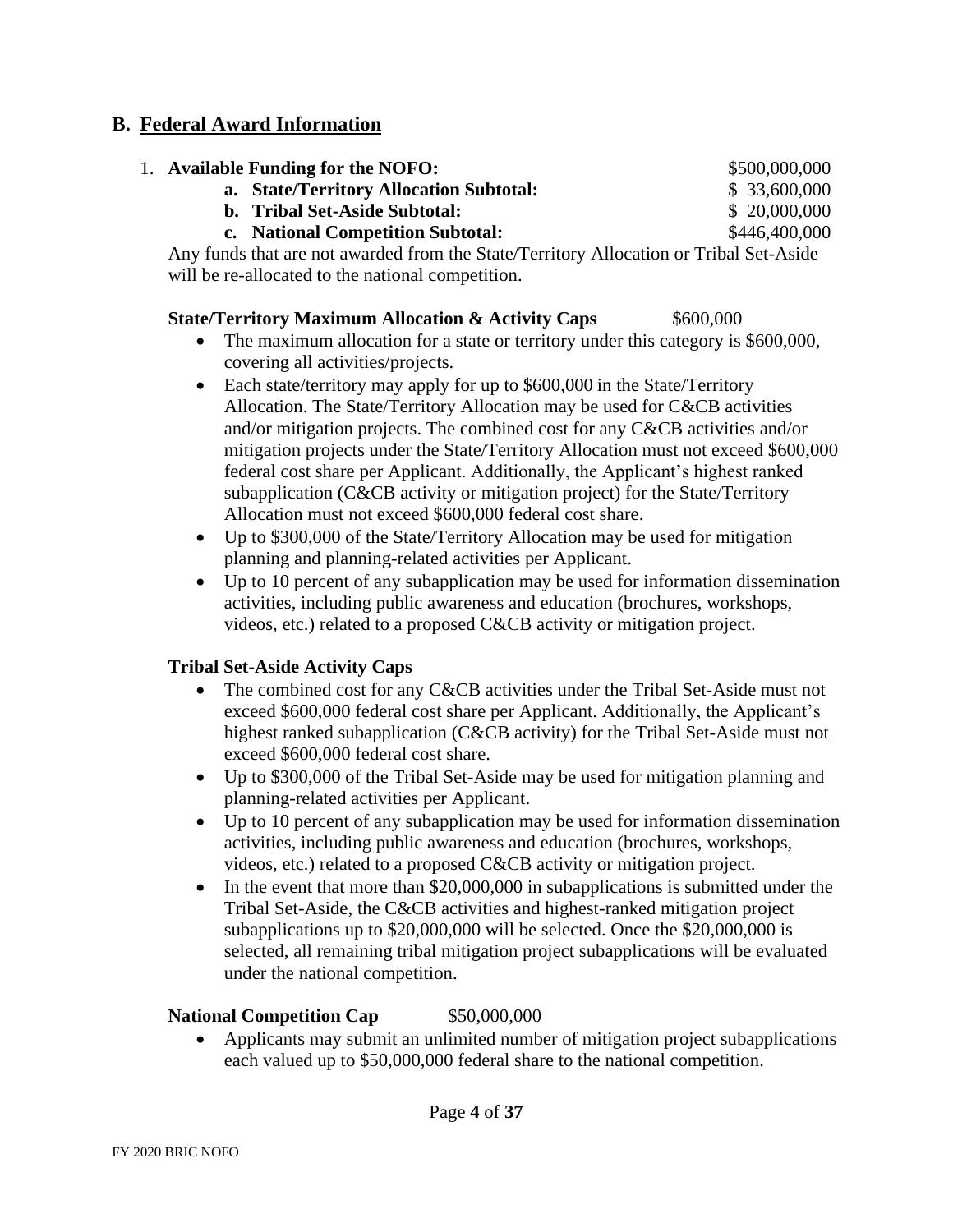• Up to 10 percent of any subapplication may be used for information dissemination activities, including public awareness and education (brochures, workshops, videos, etc.) related to a proposed mitigation project.

### **Management Costs**

• In addition to funding awarded under the State/Territory Allocation, Tribal Set-Aside, and national competition, Applicants may submit up to 10 percent of the Application budget for Applicant management costs for Applicants to administer and manage award and subaward activities; and 5 percent of C&CB activity and mitigation project subapplication budget for subapplicant management costs for subapplicants to manage their subaward activities. For additional information, please refer to Section D.13.b, Management Costs.

### 2. **Period of Performance:** 36 months

The Period of Performance (POP) is 36 months, starting on the date of the Recipient's federal award. Any subsequent amendments to the federal award will not extend the POP unless explicitly stated. For highly complex projects, the Applicant may submit a request for a longer POP in the Application for FEMA to review and approve.

Extensions to the POP are allowed. For additional information on POP extensions, please refer to Section H.2, Additional Information, Period of Performance Extensions.

| 3. Projected Period of Performance Start Date(s): | Will vary by award                  |
|---------------------------------------------------|-------------------------------------|
| 4. Projected Period of Performance End Date(s):   | 36 months from date of the<br>award |

5. **Funding Instrument Type:** Grant

# **C. Eligibility Information**

## **1. Eligible Applicants**

- States
- District of Columbia
- U.S. territories
- Indian tribal governments (federally recognized)

Each state, territory, the District of Columbia, and Indian tribal government (federally recognized) shall designate one agency to serve as the Applicant for BRIC funding. Each Applicant's designated agency may submit only one BRIC grant Application to FEMA. Subapplications under which two or more entities would carry out the award are eligible, such as a multi-state or multi-tribal initiative; however, only one entity may be the Applicant with primary responsibility for carrying out the award.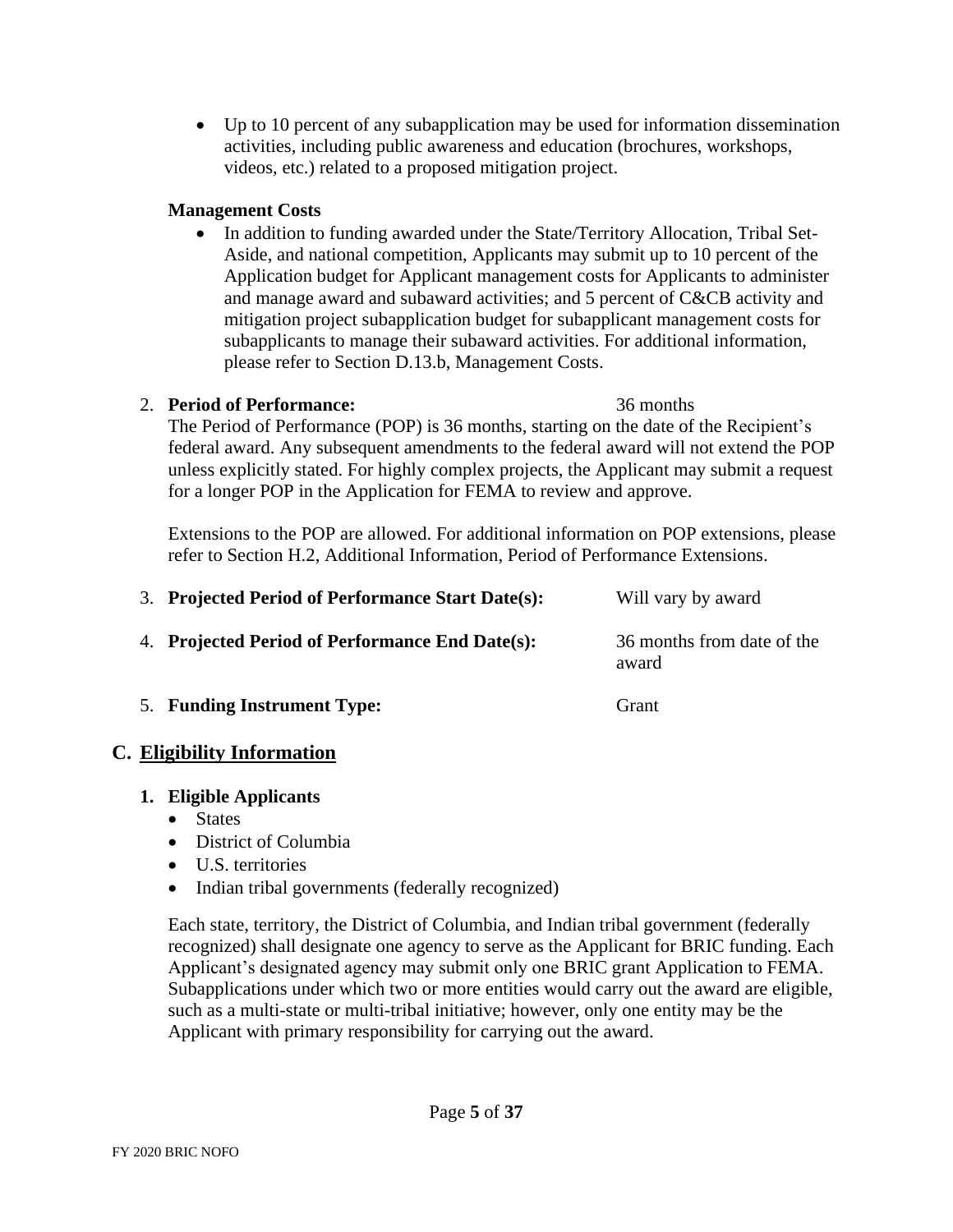Local governments, including cities, townships, counties, special district governments, and Indian tribal governments (including federally recognized tribes who choose to apply as subapplicants) are considered subapplicants and must submit subapplications for financial assistance or letters of interest for non-financial Direct Technical Assistance to their state/territory/tribal Applicant agency. Contact information for the State Hazard Mitigation Officers (SHMOs) is provided on the FEMA website at [http://www.fema.gov/state-hazard-mitigation-officers.](http://www.fema.gov/state-hazard-mitigation-officers)

# **2. Applicant Eligibility Criteria**

- States and territories that have had a major disaster declaration under the Stafford Act in the 7 years prior to the annual Application period start date are eligible to apply to FEMA for federal assistance under BRIC (Applicants). As a result of numerous major disaster declarations, all states, territories, and the District of Columbia are eligible to apply in FY2020.
- Indian tribal governments (federally recognized) that have had a major disaster declaration under the Stafford Act in the 7 years prior to the annual Application period start date or are entirely or partially located in a state or territory that had a major disaster declaration in the 7 years prior to the annual Application period start date are eligible to apply to FEMA for federal assistance under BRIC as Applicants or subapplicants to eligible states and territories. As a result of numerous major disaster declarations, all Indian tribal governments (federally recognized) are eligible to apply in FY2020.
- Local governments are eligible to apply to eligible states and territories for federal assistance under BRIC (subapplicants). Individuals, businesses, and non-profit organizations are not eligible to apply for HMA funds; however, an eligible Applicant or subapplicant may apply for funding on behalf of individuals, businesses, and nonprofit organizations.
- Applicants are required to have a FEMA-approved State or Tribal Hazard Mitigation Plan in accordance with Title 44 of the Code of Federal Regulations (CFR) Part 201 by the Application deadline and at the time of obligation of the award.
- Subapplicants are required to have a FEMA-approved Local or Tribal Hazard Mitigation Plan in accordance with 44 CFR Part 201 by the Application deadline and at the time of obligation of grant funds for mitigation projects and C&CB activities (with the exception of mitigation planning).
- To be considered for financial assistance, all Applicants must submit their FY2020 BRIC grant Applications to FEMA via FEMA's grant application system (see Section D, Application and Submission Information).
- To be considered for non-financial Direct Technical Assistance, all Applicants may submit one letter of interest provided to them by a local government/community to [BuildBRIC@fema.dhs.gov](mailto:BuildBRIC@fema.dhs.gov) (see Section D, Application and Submission Information). Communities are eligible to request this assistance even if they are not applying for financial assistance under this NOFO.

# **3. Other Eligibility Criteria**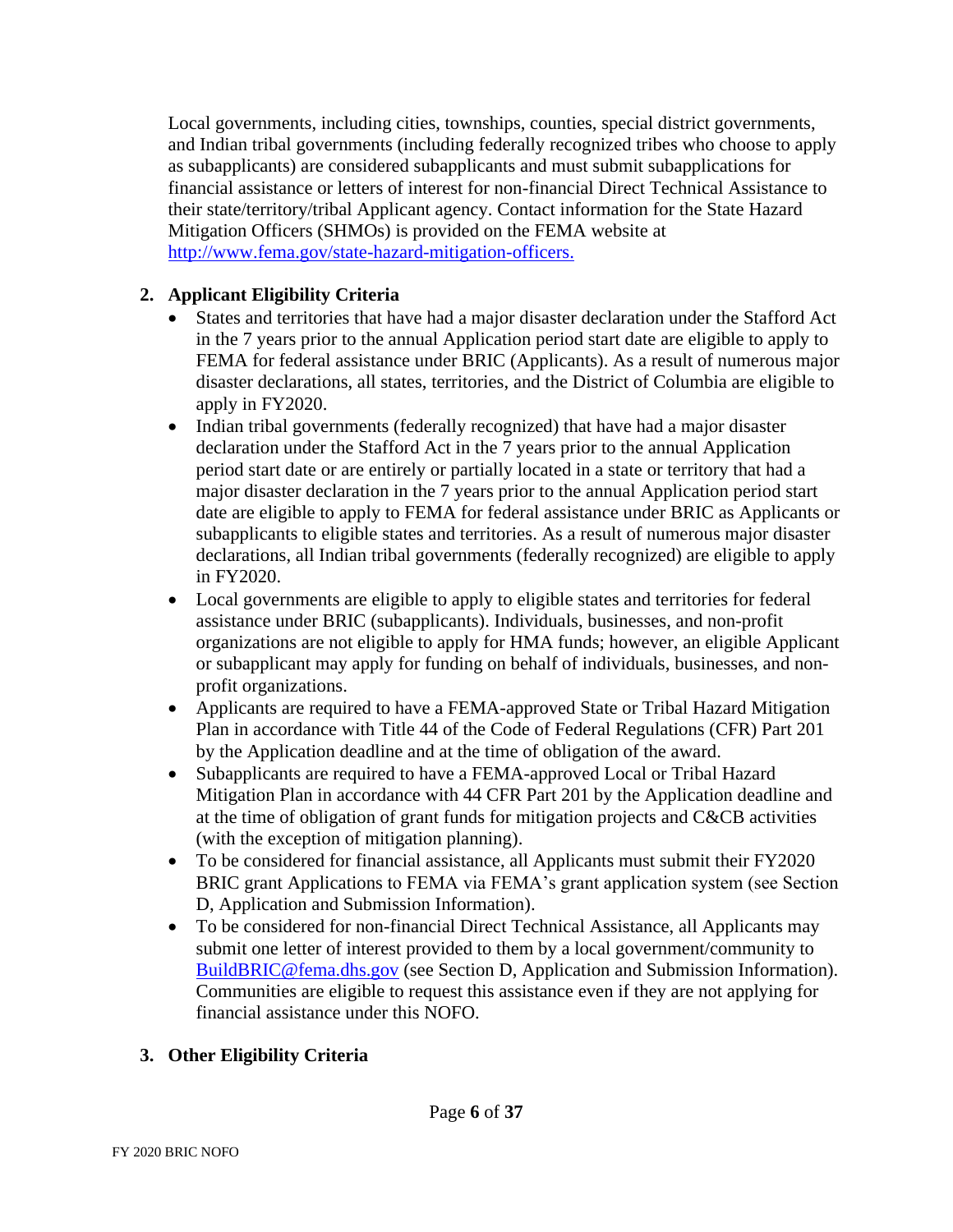- All activities under BRIC must be in conformance with all applicable environmental planning and historic preservation (EHP) laws, regulations, executive orders, and agency policies including 44 CFR Part 9; DHS Directive 023-01 Rev 01, *Implementation of the National Environmental Policy Act* (October 31, 2014), and Instruction Manual 023-01-001-01 Rev 01, *Implementation of the National Environmental Policy Act (NEPA)* (November 6, 2014); FEMA Directive 108-1, *Environmental Planning and Historic Preservation Responsibilities and Program Requirements* (October 10, 2018); FEMA Instruction 108-1-1, *Instruction on Implementation of the Environmental Planning and Historic Preservation Responsibilities and Program Requirements* (October 10, 2018), accessible at [https://www.fema.gov/media-library/assets/documents/118323.](https://www.fema.gov/media-library/assets/documents/118323) EHP Job Aids and [Supplements are available on the FEMA website at https://www.fema.gov/media](https://www.fema.gov/media-library/assets/documents/102051)library/assets/documents/102051.
- All activities under BRIC must be in conformance with all applicable federal, state, tribal, and local floodplain and land use laws and regulations including 44 CFR § 60.3 (floodplain management criteria).
- Activities under BRIC must not duplicate activities that another federal agency or program has more specific authority to conduct.
- All activities under BRIC must be in conformance with any other criteria established by FEMA that is specific to the proposed activity.
- Construction activities for which ground disturbance has already been initiated or completed are not eligible for funding. Non-construction activities that have already started may not be considered for funding.
- C&CB activities must result in a resource, strategy, or tangible mitigation product that will reduce or eliminate risk and damage from future natural hazards, increase resiliency, and promote a culture of preparedness.
- Mitigation projects must align with State Mitigation Plan and Local or Tribal Mitigation Plan approved under 44 CFR Part 201, or for Indian tribal government (federally recognized) acting as Applicants, align with the Tribal Mitigation Plan approved under 44 CFR § 201.7. Applicants must identify in the BRIC Application where specifically the needs for the proposed project types are referenced or included in the State or Tribal Hazard Mitigation Plan (page number, section title, etc.).
- Mitigation projects must, at a minimum, be in conformance with the latest published editions (meaning either of the two most recently published editions) of relevant consensus-based codes, specifications, and standards that incorporate the latest hazard-resistant designs.
- Mitigation projects must be technically feasible and effective.
- Mitigation projects must solve a problem independently or constitute a functional portion of a long-term solution for which there is assurance that the project as a whole will be completed or there is a reasonable plan and available funding for completion.
- Mitigation projects must be cost-effective and designed to increase resilience and reduce risk of injuries, loss of life, and damage and destruction of property,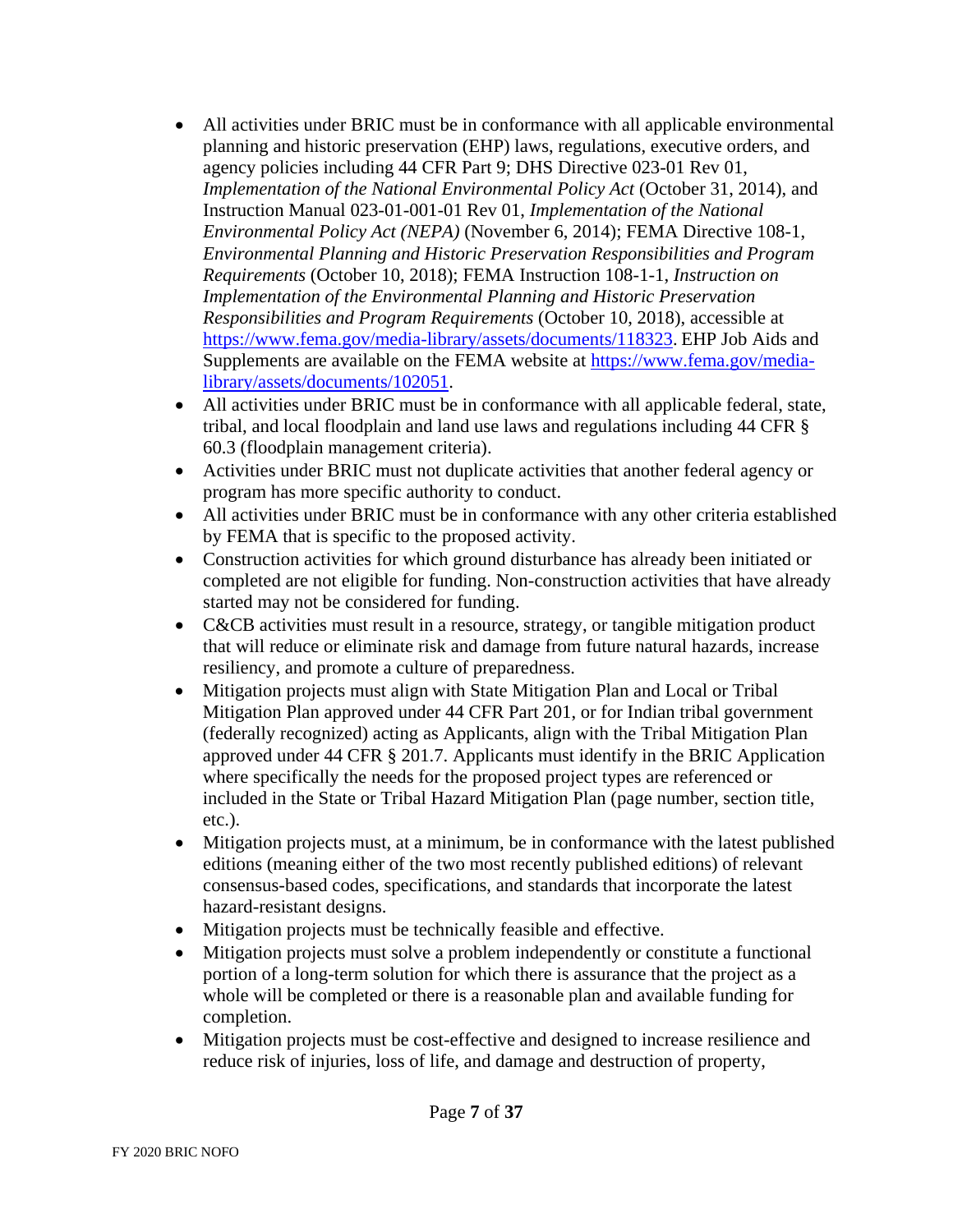including critical services and facilities. This means the project, as documented by the Applicant, achieves the following goals:

- Addresses a problem that has been repetitive or that poses a risk to public health and safety and improved property if left unresolved;
- Satisfies applicable cost-effectiveness requirements through completion of a BCA conducted in compliance with OMB Circular A-94 as discussed in Section A.10, Performance Metrics;
- Contributes, to the extent practicable, to a long-term solution to the problem it is intended to address; and
- Accounts for long-term changes to the areas and entities it protects and has manageable future maintenance and modification requirements.
- If the mitigation project is located in a Special Flood Hazard Area, it must meet both of the following conditions:
	- i. The project is in a jurisdiction participating in the National Flood Insurance Program that is not on probation, suspended, or withdrawn.
	- ii. The property owner obtains and maintains flood insurance for the life of the structure, regardless of transfer of ownership, in an amount at least equal to the project cost or to the maximum limit of coverage made available with respect to the mitigated property, whichever is less.
- Applicants should consider high wind and continued sea level rise and ensure responsible floodplain and wetland management based on the history of flood mitigation efforts and the frequency and intensity of precipitation events.
- Non-financial Direct Technical Assistance must result in improvement of the community's capacity and capability to conduct mitigation activities; increase of the community's resiliency to natural hazards; or identification of projects that will holistically improve the community's resiliency and risk reduction efforts.

#### **4. Cost Share or Match General**

#### Cost share is required for all subapplications funded under this program. Generally, the cost share for this program is 75 percent federal / 25 percent non-federal. This means federal funding is available for up to 75 percent of eligible costs. The remaining 25 percent of eligible costs must be derived from non-federal sources. For example, if the total cost of the activity is \$400,000 and the non-federal cost share is 25 percent, then the non-federal contribution is \$100,000: 25 percent of \$400,000 is \$100,000; likewise, the federal share of that activity would be \$300,000. FEMA will provide 100 percent federal funding for management costs.

The non-federal cost share may consist of cash, donated or third-party in-kind services, materials, or any combination thereof. Cash and third-party in-kind matches must consist of eligible costs (i.e., same eligibility as the federal share). Applicants cannot apply other federal award funds toward the BRIC non-federal cost share unless the other federal statutory authority allows the funds to be used to meet cost-share requirements. Likewise, third-party in-kind matches used to meet the matching requirement may not be used to meet matching requirements for any other federal grant program. FEMA encourages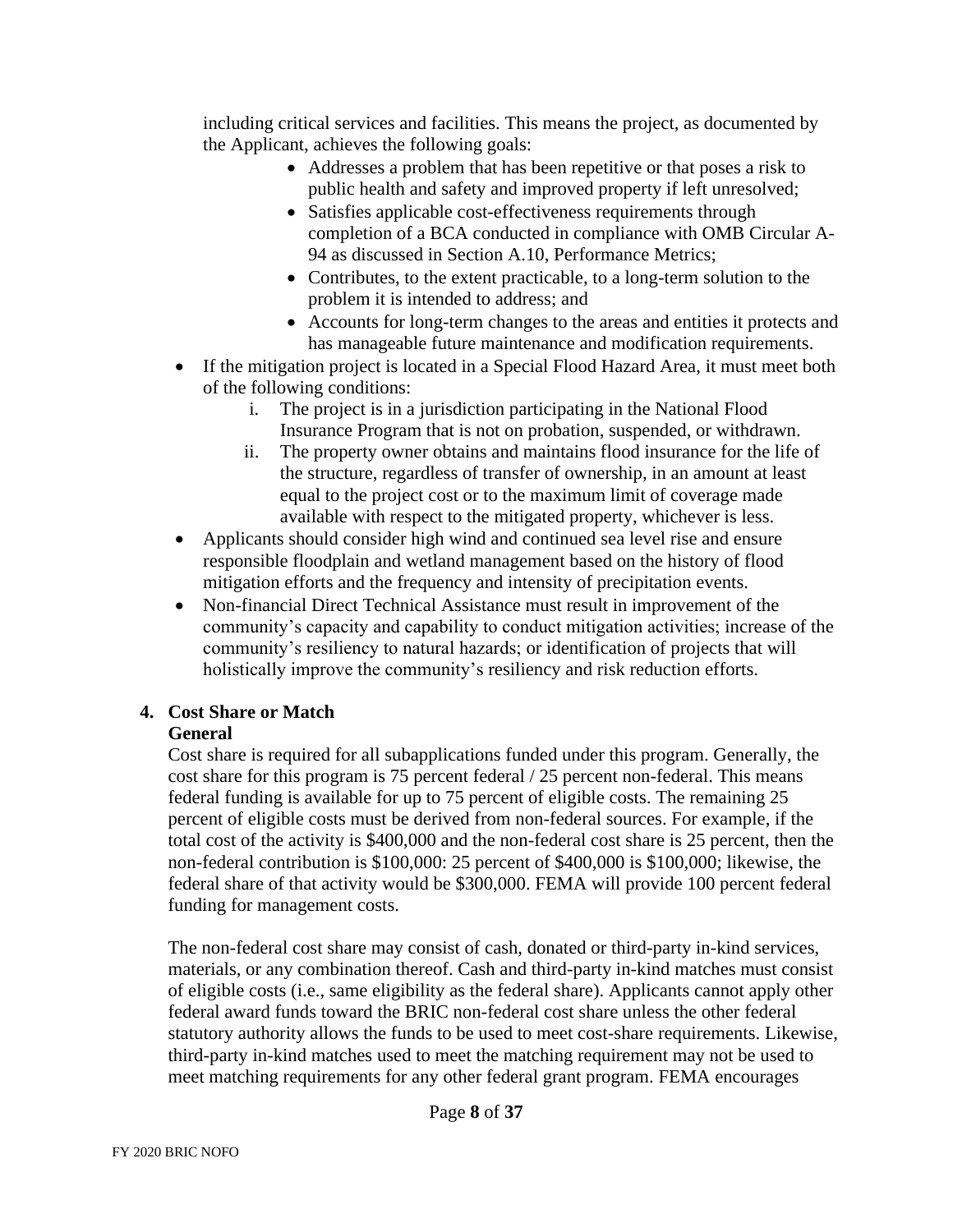innovative use of public and private-sector partnerships to meet the non-federal cost share.

Ultimately, the Recipient is responsible for ensuring that it contributes the proper cost share to its actual project costs. If actual total project costs exceed the projected total project costs stated in the federal award, the Recipient will not receive any additional federal funding and will be responsible for contributing additional funds above the required cost match. If actual total project costs are less than the projected total project costs stated in the federal award, the Recipient will be responsible for contributing a cost match calculated as a percentage of those actual project costs.

### **Small Impoverished Communities**

Small, impoverished communities are eligible for an increase in cost share up to 90 percent federal / 10 percent non-federal. The definition of a small impoverished community is a community of 3,000 or fewer individuals identified by the Applicant that is economically disadvantaged, with residents having an average per capita annual income not exceeding 80 percent of the national per capita income, based on best available data.

Applicants and subapplicants who apply as a small impoverished community must request the increased federal cost share amount in the Cost Share section of their C&CB activity, mitigation project, and management costs subapplication(s). Applicants must certify subapplicants' small impoverished community status and provide documentation with the subapplication(s) to justify the increased federal cost share. If documentation is not submitted with the subapplication, then FEMA will provide no more than 75 percent federal cost share of the total eligible costs.

Indian tribal governments (federally recognized) meeting the definition of a small impoverished community that apply to FEMA directly as Applicants are eligible for a 90 percent federal cost share for their subapplications, which make up their overall BRIC grant Application.

#### **Insular Areas**

For insular areas, including American Samoa, Guam, the Northern Mariana Islands, and the U.S. Virgin Islands, FEMA automatically waives the non-federal cost share for the Recipient when the non-federal cost share for the entire award is under \$200,000. If the non-federal cost share for the entire award is \$200,000 or greater, FEMA may waive all or part of the non-federal cost share at the request of the Recipient. The Recipient may request the waiver in its Application.

For more detailed program information, please go to [https://www.fema.gov/bric.](https://www.fema.gov/bric)

# **D. Application and Submission Information**

## 1. **Key Dates and Times**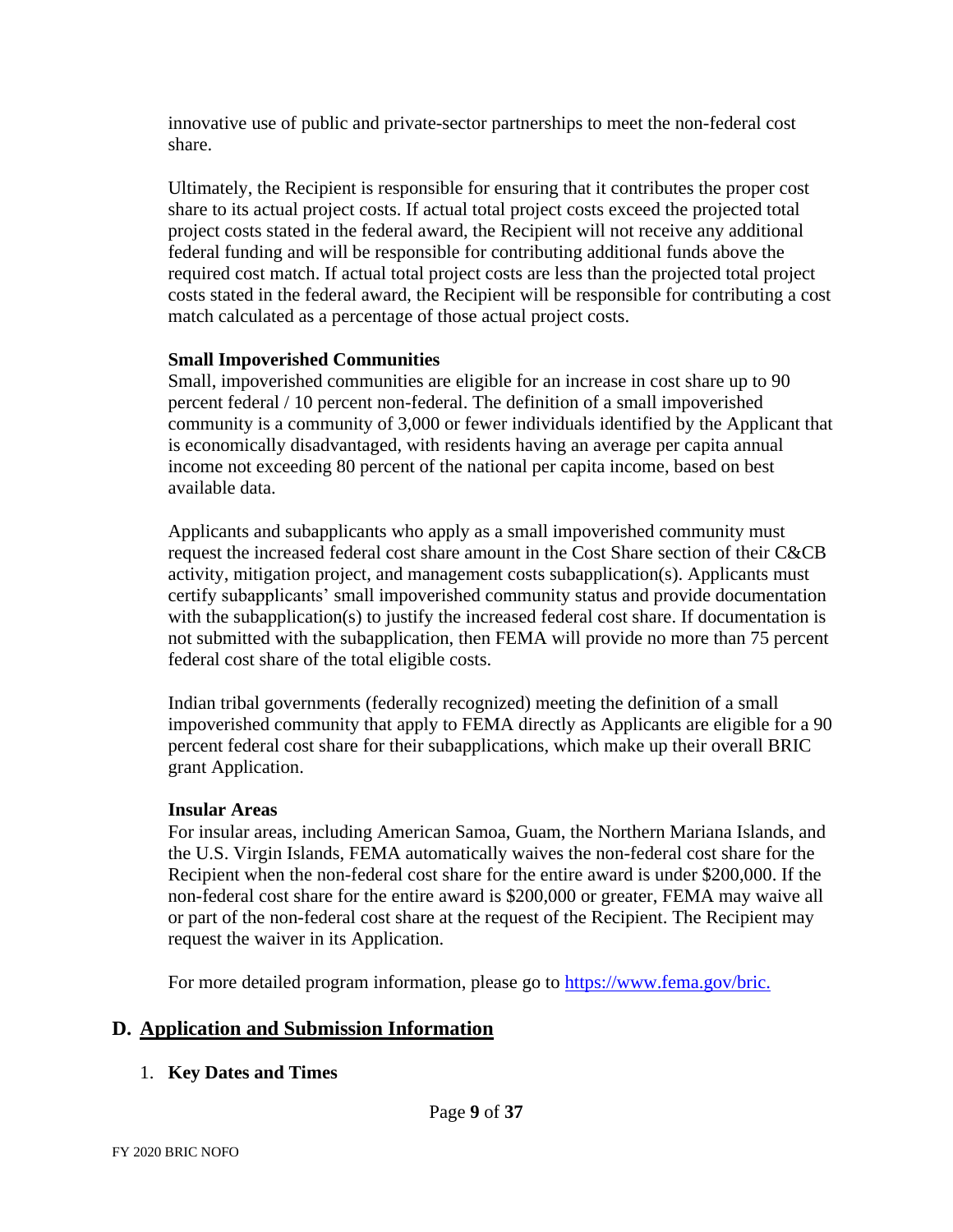- **a. Application Start Date:** 09*/*30*/*2020
- **b. Application Submission Deadline:** 01*/*29/2021 at 3:00 PM

**Eastern Standard Time** 

All BRIC Applications must be received by 3:00 PM Eastern Standard Time. FEMA's Grants Outcomes System (FEMA GO) automatically records proof of timely submission and the system generates an electronic date/time stamp when FEMA GO successfully receives the Application. The individual with the Authorized Organization Representative (AOR) role that submitted the Application will also receive the official date/time stamp and a FEMA GO tracking number in an email serving as proof of their timely submission on the date and time that FEMA GO received the Application. **Applications received by FEMA GO after the established due date for Applications will be considered late and will not be considered for funding.**

**Applicants experiencing technical problems outside of their control must notify FEMA by 3:00 PM Eastern Standard Time on 01/27/2021. No new system-related issues will be addressed after this deadline.** Applications not received by the application submission deadline will not be accepted.

A list of FEMA contacts can be found in Section G, DHS Awarding Agency Contact Information. For technical assistance with the FEMA GO system, please contact the FEMA GO Helpdesk at [femago@fema.dhs.gov](mailto:femago@fema.dhs.gov) or (877) 611-4700. For programmatic or grants management questions, please contact your Program Analyst or Grants Management Specialist. If you do not know who to contact or if there are programmatic questions or concerns, please contact the Centralized Scheduling and Information Desk by phone at (800) 368-6498 or by e-mail at [askcsid@fema.dhs.gov,](mailto:askcsid@fema.dhs.gov) Monday through Friday, 9:00 AM – 5:00 PM ET.

| Event                                              | <b>Suggested Deadline for Completion</b>     |
|----------------------------------------------------|----------------------------------------------|
| <b>Obtaining DUNS Number</b>                       | Four weeks before actual submission deadline |
| Obtaining a valid EIN                              | Four weeks before actual submission deadline |
| Creating an account with login.gov                 | Four weeks before actual submission deadline |
| Registering in SAM or updating SAM<br>registration | Four weeks before actual submission deadline |
| Registering with FEMA GO                           | One week before actual submission deadline   |
| Submitting the final Application in FEMA<br>GO     | By submission deadline                       |

#### **c. Other Key Dates**

All complete Applications **must** be received by the established deadline.

#### 2. **Agreeing to Terms and Conditions of the Award**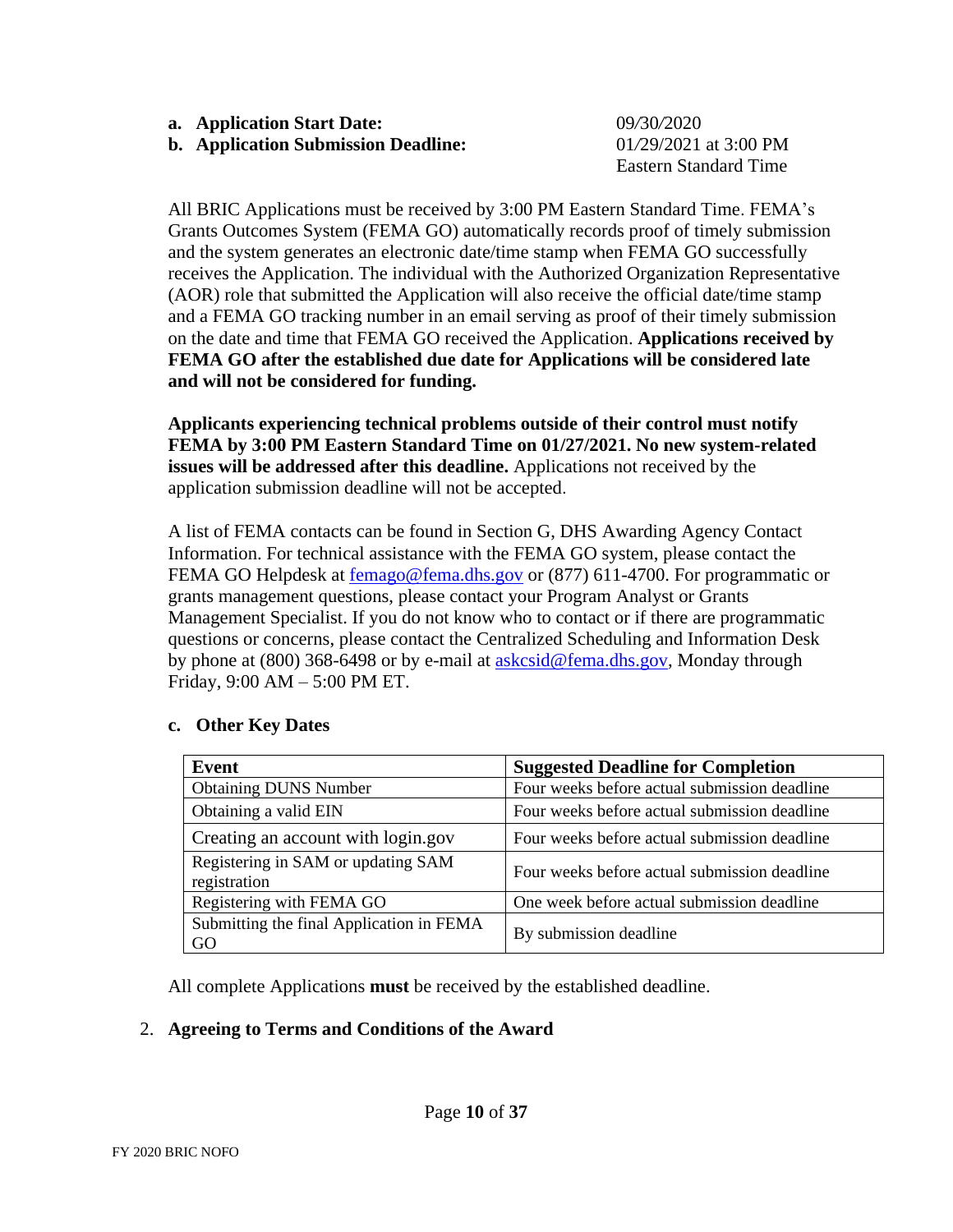By submitting an Application, Applicants agree to comply with the requirements of this NOFO and the terms and conditions of the award as set forth in the Articles of Agreement provided in the award package, should they receive an award.

### 3. **Address to Request Application Package**

Applications are processed through the FEMA GO system. To access the system, go to [https://go.fema.gov/.](https://go.fema.gov/) Hard copies of the NOFO can be downloaded at [Grants.gov](https://www.grants.gov/) or obtained via email from the Awarding Office points of contact listed in Section G, DHS Awarding Agency Contact Information.

For a hardcopy of the full NOFO, please submit a request to:

## **Kayed Lakhia**

Director, Hazard Mitigation Assistance Division, Mitigation Directorate Federal Insurance and Mitigation Administration Federal Emergency Management Agency 400 C Street, SW Washington, DC 20472

In addition, the following Telephone Device for the Deaf (TDD) and/or Federal Information Relay Service (FIRS) number available for this Notice is: 1-800-462-7585.

## 4. **Steps Required to Submit an Application, Unique Entity Identifier, and System for Award Management (SAM)**

To apply for an award under this program, all Applicants must:

- a. Apply for, update, or verify their Data Universal Numbering System (DUNS) Number from Dun & Bradstreet and Employer Identification Number (EIN) from the Internal Revenue Service;
- b. In the Application, provide a valid DUNS number, which is currently the unique entity identifier;
- c. Have an account with [login.gov;](https://www.login.gov/)
- d. Register for, update, or verify their SAM account and ensure the account is active before submitting the Application;
- e. Register in FEMA GO and add their organization to the system. The organization's electronic business point of contact (EBIZ POC) from the SAM registration may need to be involved in this step. For step-by-step instructions, see [https://www.fema.gov/media-library/assets/documents/181607;](https://www.fema.gov/media-library/assets/documents/181607)
- f. Submit the complete Application in FEMA GO; and
- g. Continue to maintain an active SAM registration with current information at all times during which they have an active federal award or an Application or plan under consideration by a federal awarding agency.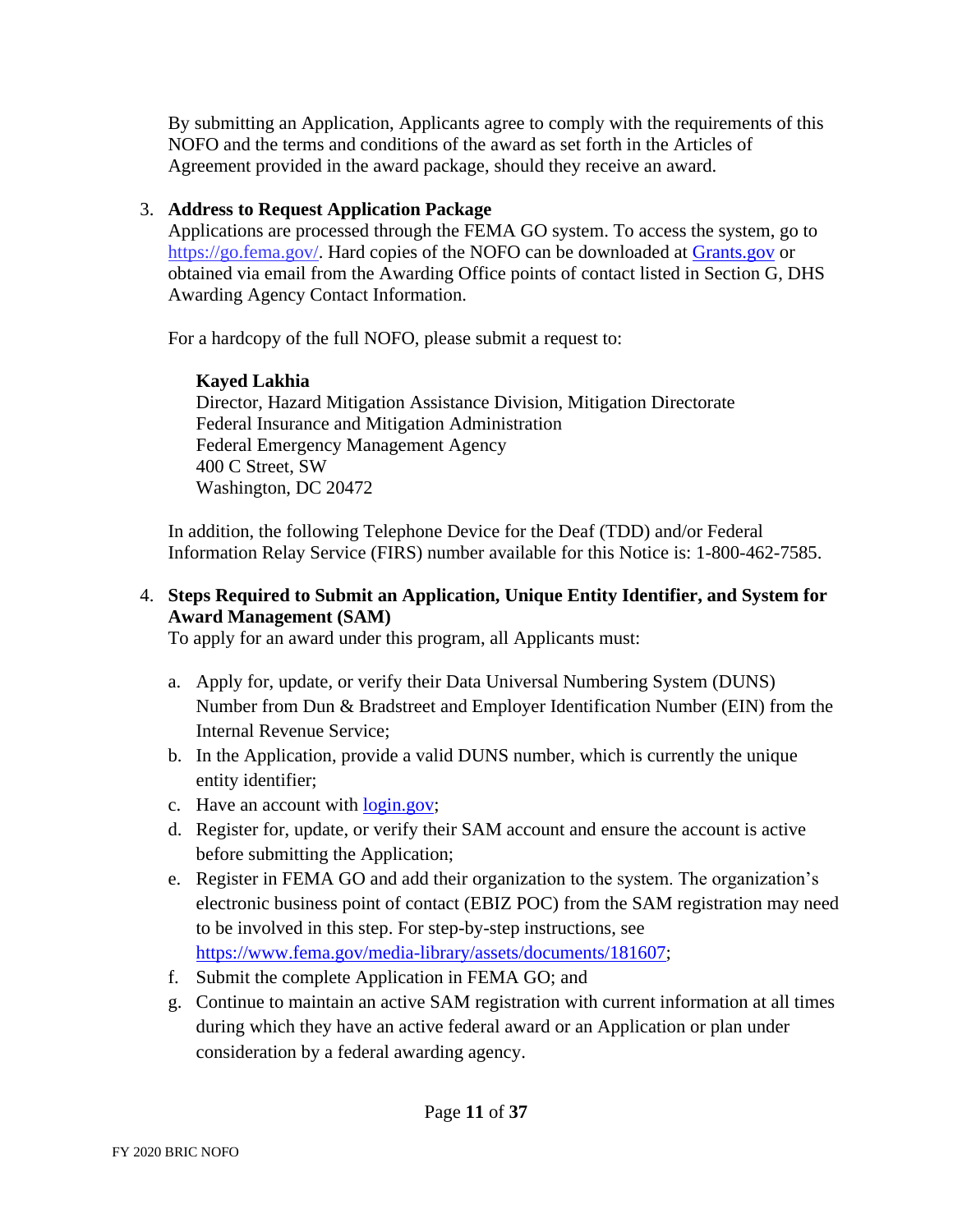Applicants are advised that DHS/FEMA may not make a federal award until the Applicant has complied with all applicable DUNS and SAM requirements. Therefore, an Applicant's SAM registration must be active not only at the time of Application, but also during the Application review period and when DHS/FMA is ready to make a federal award. Further, as noted above, an Applicant's or Recipient's SAM registration must remain active for the duration of an active federal award. If an Applicant's SAM registration is expired at the time of Application, expires during Application review, or expires any other time before award, DHS/FEMA may determine that the Applicant is not qualified to receive a federal award and use that determination as a basis for making a federal award to another Applicant.

#### 5. **Electronic Delivery**

DHS is participating in the Grants.gov initiative to provide the grant community with a single site to find and apply for grant funding opportunities. DHS encourages or requires Applicants to submit their Applications online through Grants.gov, depending on the funding opportunity. For this funding opportunity, FEMA requires Applicants to submit their Applications through FEMA GO.

#### 6. **How to Register to Apply**

a. *Instructions:*

Registering and applying for an award under this program is a multi-step process and requires time to complete. Read the instructions below about registering to apply for DHS/FEMA funds. Applicants should read the registration instructions carefully and prepare the information requested before beginning the registration process. Reviewing and assembling the required information before beginning the registration process will alleviate last-minute searches for required information.

**The registration process can take up to 4 weeks to complete.** To ensure an Application meets the deadline, Applicants are advised to start the required steps well in advance of their submission.

Applicants must have a Data Universal Numbering System (DUNS) Number and an active System for Award Management (SAM) registration.

*1) Obtain a DUNS Number*: All entities applying for funding, including renewal funding, must have a Data Universal Numbering System (DUNS) number from Dun & Bradstreet (D&B). Applicants must enter the DUNS number in the data entry field labeled "Organizational DUNS" on the SF-424 form.

For more detailed instructions on obtaining a DUNS number, refer to [https://www.grants.gov/web/grants/applicants/organization-registration/step-1](https://www.grants.gov/web/grants/applicants/organization-registration/step-1-obtain-duns-number.html) obtain-duns-number.html.

*2) Obtain Employer Identification Number:* In addition to having a DUNS number, all entities applying for funding must provide an employer Identification Number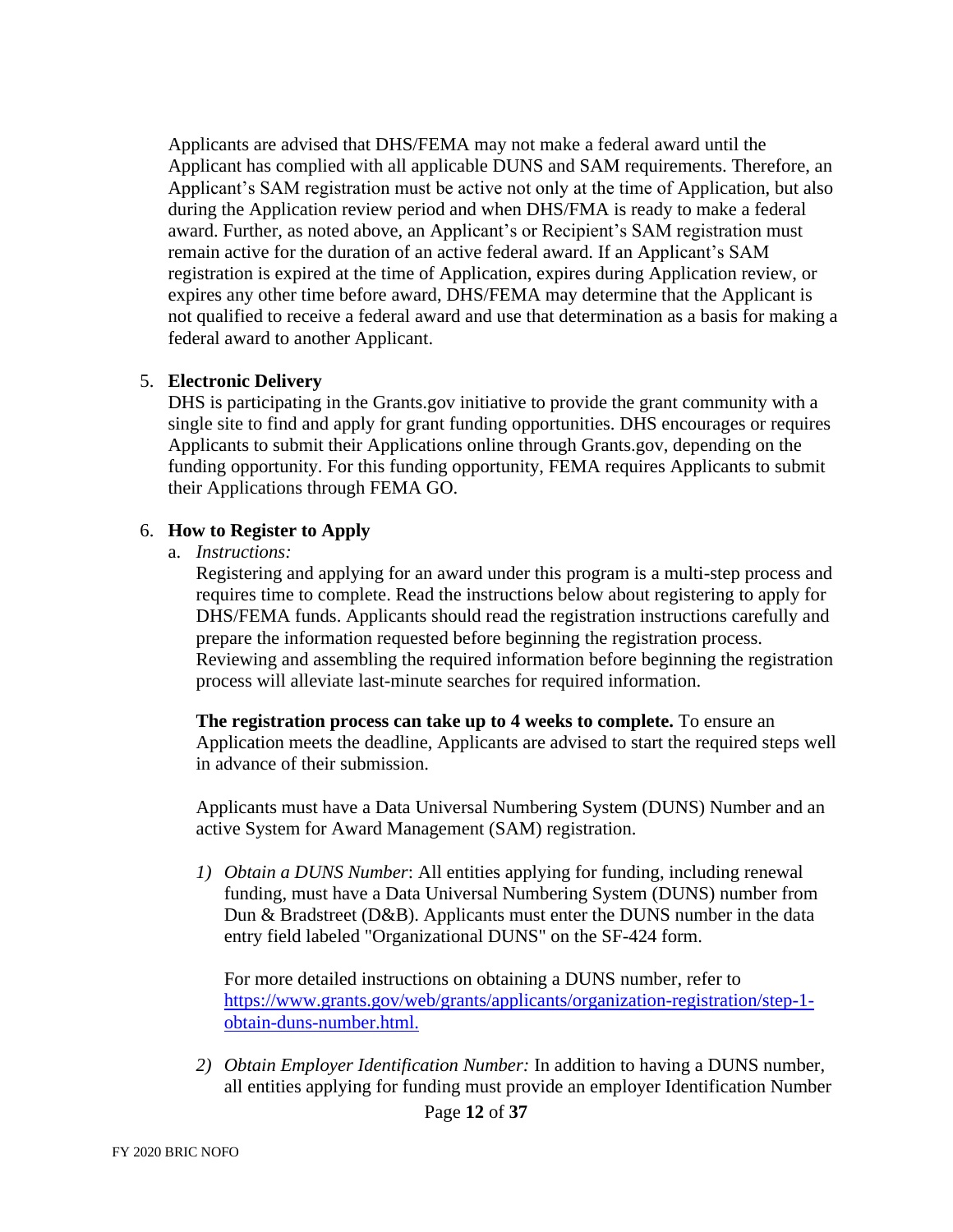(EIN). The EIN can be obtained from the Internal Revenue Service by visiting [https://www.irs.gov/businesses/small-businesses-self-employed/apply-for-an](https://www.irs.gov/businesses/small-businesses-self-employed/apply-for-an-employer-identification-number-ein-online)employer-identification-number-ein-online.

*3) Create a login.gov account:* Applicants must have a login.gov account in order to register with SAM or update their SAM registration. Applicants can create a login.gov account here: [https://secure.login.gov/sign\\_up/enter\\_email?request\\_id=34f19fa8-14a2-438c-](https://secure.login.gov/sign_up/enter_email?request_id=34f19fa8-14a2-438c-8323-a62b99571fd3)8323-a62b99571fd3.

Applicants only have to create a login.gov account once. For Applicants that are existing SAM users, use the same email address for the login.gov account as with SAM.gov so that the two accounts can be linked.

For more information on the login.gov requirements for SAM registration, refer to [https://www.sam.gov/SAM/pages/public/loginFAQ.jsf.](https://www.sam.gov/SAM/pages/public/loginFAQ.jsf)

*4) Register with SAM*: In addition to having a DUNS number, all Applicants applying online through Grants.gov must register with the System for Award Management (SAM). Failure to register with SAM will prevent your organization from applying through Grants.gov. SAM registration must be renewed annually.

For more detailed instructions on registering with SAM, refer to [https://www.grants.gov/web/grants/applicants/organization-registration/step-2](https://www.grants.gov/web/grants/applicants/organization-registration/step-2-register-with-sam.html) register-with-sam.html.

*5) Register in FEMA GO, add the organization to the system, and establish the AOR*: Register in FEMA GO and add their organization to the system. The organization's electronic business point of contact (EBIZ POC) from the SAM registration may need to be involved in this step. For step-by-step instructions, see [https://www.fema.gov/media-library/assets/documents/181607.](https://www.fema.gov/media-library/assets/documents/181607)

# 7. **Submitting the Application in FEMA GO**

After submitting the final Application, FEMA GO will provide either an error message or a successfully received transmission in the form of an email sent to the AOR that submitted the Application. Applicants using slow internet connections, such as dial-up connections, should be aware that transmission can take some time before FEMA GO receives your Application.

## 8. **Timely Receipt Requirements and Proof of Timely Submission**

All Applications must be completed in FEMA GO by the Application deadline. FEMA GO automatically records proof of timely submission and the system generates an electronic date/time stamp when FEMA GO successfully receives the Application. The individual with the Authorized Organization Representative (AOR) role that submitted the Application will also receive the official date/time stamp and a FEMA GO tracking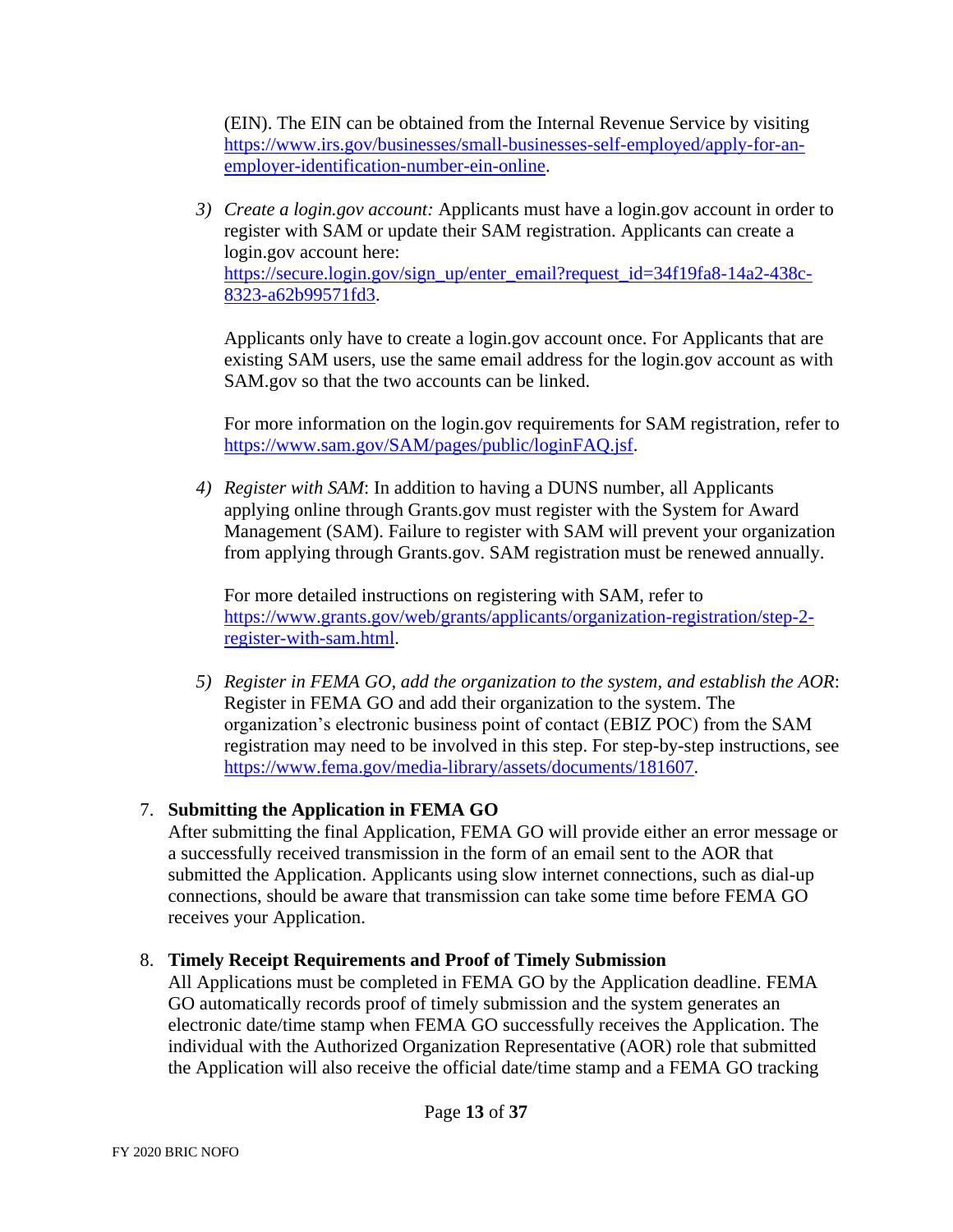number in an email serving as proof of their timely submission on the date and time that FEMA GO received the Application.

**Applicants experiencing technical problems outside of their control must notify FEMA by 3:00 PM Eastern Standard Time on 01/27/2021. No new system-related issues will be addressed after this deadline.** Applications not received by the application submission deadline will not be accepted.

### 9. **Content and Form of Application Submission**

Application for Federal Assistance and Assurances and Certifications Forms The following forms or information are required to be submitted via FEMA GO. The [Standard Forms \(SF\) are also available at https://www.grants.gov/web/grants/forms/sf-](https://www.grants.gov/web/grants/forms/sf-424-family.html)424-family.html.

- SF-424, Application for Federal Assistance
- Grants.gov Lobbying Form (Certification Regarding Lobbying)
- SF-424A, Budget Information (Non-Construction)
	- o For construction under an award, submit SF-424C, Budget Information (Construction), in addition to or instead of SF-424A
- SF-424B, Standard Assurances (Non-Construction)
	- o For construction under an award, submit SF-424D, Standard Assurances (Construction), in addition to or instead of SF-424B
- SF-LLL, Disclosure of Lobbying Activities
- Indirect Cost Agreement or Proposal if the budget includes indirect costs and the Applicant is required to have an indirect cost rate agreement or proposal. See further information below regarding allowability of indirect costs and documentation requirements, including if the Applicant does not have or is not required to have an indirect cost rate agreement or proposal, or contact the relevant DHS/FEMA staff identified in Section G, DHS Awarding Agency Contact Information, for further instructions.

Applicants may require their subapplicants to complete and attach the grant Application and/or Assurance and Certifications forms to their C&CB activity and mitigation project subapplications in FEMA's grant application system.

Subapplicants should contact their Applicant agency for information specific to their state/territory's/tribe's application process. Contact information for the SHMOs is provided on the FEMA website at [http://www.fema.gov/state-hazard-mitigation-officers.](http://www.fema.gov/state-hazard-mitigation-officers)

All Applicants must submit a BRIC grant Application via FEMA's grant application system by the Application deadline to be considered for funding. The required format for BRIC Applications and subapplications is built into FEMA's grant application system.

All Applicants may submit one letter of interest on behalf of a community for non-financial Direct Technical Assistance to [BuildBRIC@fema.dhs.gov](mailto:BuildBRIC@fema.dhs.gov) no later than 3:00 PM Eastern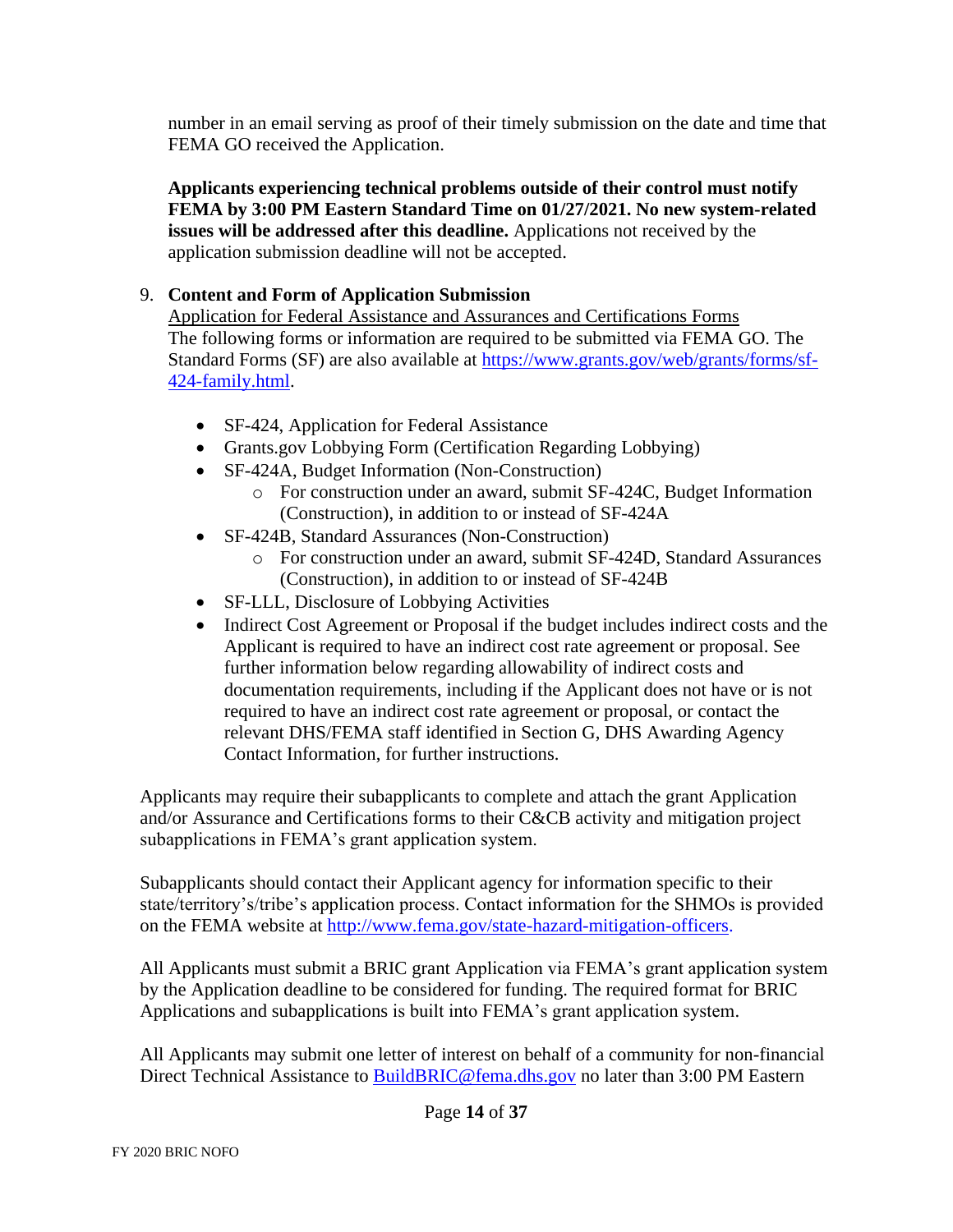Standard Time on January 29, 2021. There is no required format for the letter of interest, but it should contain the following information:

- Point of contact information, including name, position, address, phone number, and email;
- A description of the community's challenges and need for which the service is being requested; and
- The extent of the community's capacity to assist in the non-financial Direct Technical Assistance activity and the staff available to commit to participate in the activity.

#### Management Costs

Applicant requests for management costs must be submitted in a separate management costs subapplication in FEMA's grant application system. Applicants may apply for Applicant management costs of up to 10 percent of the total BRIC grant Application for management of the award and all selected subawards.

Subapplicants may include subapplicant management costs of up to 5 percent of the total cost of their C&CB activity or mitigation project subapplication to manage the proposed subaward activities. Subapplicant management cost activities must be added to the Scope of Work section and identified as a line item in the Cost Estimate section of subapplications in FEMA's grant application system.

For additional information, please refer to Section D.13.b, Management Costs.

#### 10. **Other Submission Requirements**

This section sets forth documentation that must be provided to document specific eligibility criteria set forth in Section C.3, Other Eligibility Criteria.

## Benefit-Cost Analysis for Mitigation Projects

Applicants and subapplicants applying for mitigation projects must provide a BCA or other documentation that validates cost-effectiveness. BCA is the method of estimating the future benefits of a project compared to its cost. The end result is a BCR, which is derived from a project's total benefits divided by its total project cost. The total benefits and costs must be entered in the Cost-Effectiveness section of the project subapplication and a FEMA-approved BCA must be attached as documentation, as applicable. C&CB activity and management costs subapplications do not require a BCA.

FEMA has created software to ensure that the BCR is calculated in accordance with FEMA's standardized methodologies and OMB Circular A-94. FEMA's BCA Toolkit is available on the FEMA website at [www.fema.gov/benefit-cost-analysis.](http://www.fema.gov/benefit-cost-analysis) Version 6.0 or newer are the only versions FEMA will accept as documentation for demonstrating cost-effectiveness. A non-FEMA BCA methodology may only be used if pre-approved by FEMA in writing.

For more information, visit the BCA webpage at [https://www.fema.gov/benefit-cost-analysis.](https://www.fema.gov/benefit-cost-analysis)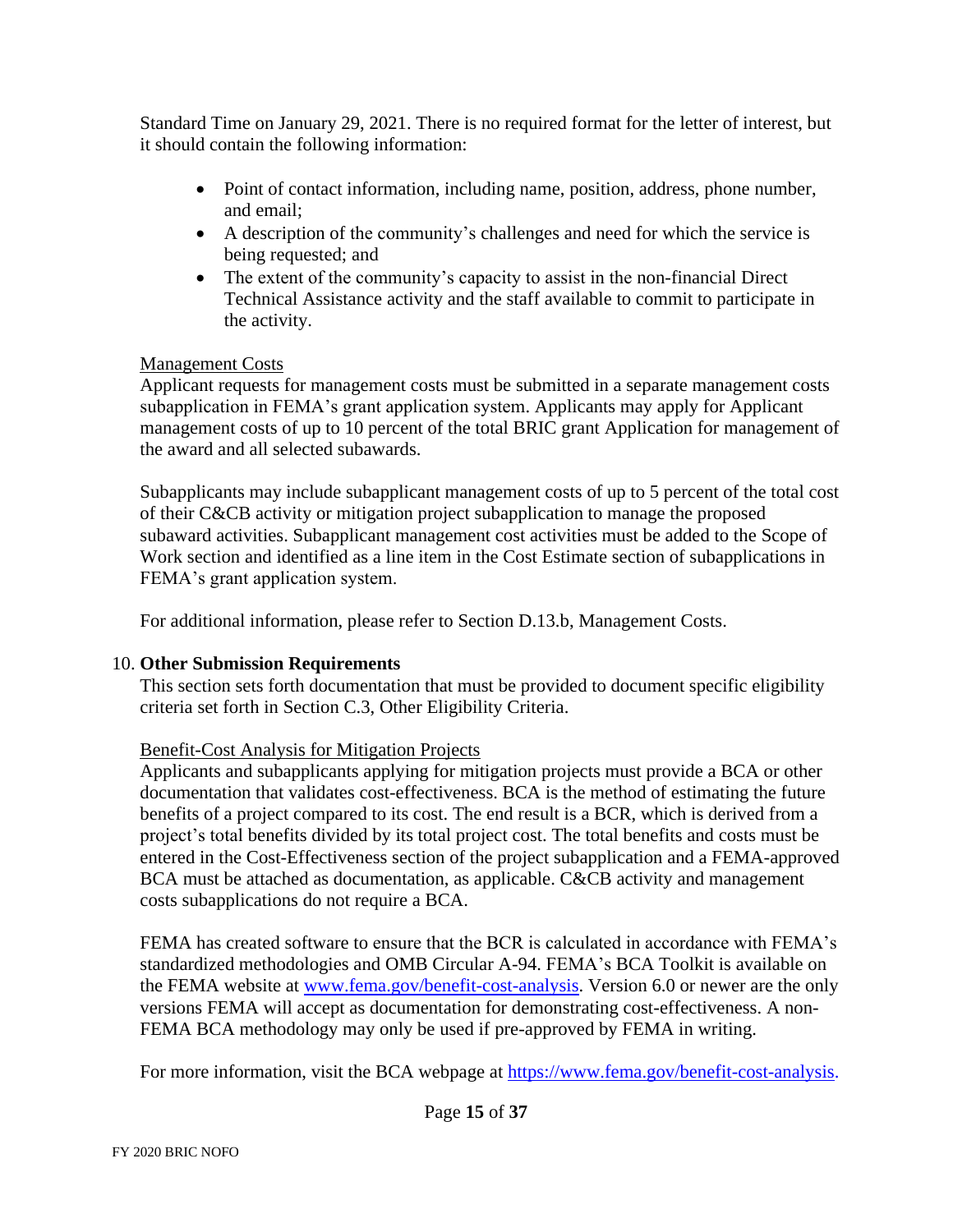#### Go/No-Go Milestones

The subapplicant, in coordination with the Applicant, must identify a series of Go/No-Go milestones throughout the work schedule for mitigation activities that FEMA will review and approve. A Go/No-Go milestone is a major milestone in the project that if not completed on time may result in a cancellation of the subaward. Progress towards meeting the Go/No-Go milestones must be reported in the quarterly progress reports submitted to the Recipient and FEMA. At these Go/No-Go milestones, FEMA will evaluate project performance, schedule adherence, and contribution to FEMA's program goals and objectives.

#### National Environmental Policy Act Requirements for Mitigation Projects

Applicants and subapplicants applying for mitigation projects must provide information needed to comply with the National Environmental Policy Act (NEPA) (42 U.S.C. §§ 4321– 4370h) and the related DHS and FEMA instructions and directives (i.e., DHS Directive 023- 01, DHS Instruction Manual 023-01-001-01, FEMA Directive 108-1, FEMA Instruction 108- 1-1). The required information is included in the subapplication in FEMA's grant application system. EHP Job Aids and Supplements are available on the FEMA website at [https://www.fema.gov/media-library/assets/documents/102051.](https://www.fema.gov/media-library/assets/documents/102051) The required information is included in the subapplication in FEMA's grant application system.

For more information, please go to [https://www.fema.gov/bric.](https://www.fema.gov/bric)

#### Acquisition Project Requirements

The subrecipient must provide FEMA with a signed copy of the Statement of Voluntary Participation for each property post-award. The Statement of Voluntary Participation formally documents the Notice of Voluntary Interest and information related to the purchase offer. The Statement of Voluntary Participation is available on the FEMA website at [https://www.fema.gov/media-library/assets/documents/13708.](https://www.fema.gov/media-library/assets/documents/13708)

In undertaking a larger-scale migration or relocation effort that is intended to move structures out of high-risk areas, the subapplicant should consider how it can protect and sustain the impacted community and its assets. Accordingly, in undertaking a larger-scale migration or relocation effort, subapplicants must demonstrate to FEMA how they will resettle such areas in a way that mitigates future risk from natural hazards and increasing insurance costs resulting from continued occupation of high-risk areas, through mechanisms that can reduce risks and insurance costs, such as new land use development plans, building codes or construction requirements, protective infrastructure development, or restrictions on future disaster assistance to such properties.

Subrecipients must apply deed-restriction language to all acquired properties to ensure that the property is maintained in perpetuity as open space consistent with natural floodplain functions and allowable uses and structures authorized under 44 CFR Part 80, as agreed to by their accepting FEMA mitigation award funding. Deed-restriction language is applied to acquired properties by recording the open space and deed restrictions with the deed for the property. The FEMA Model Deed Restriction is available on the FEMA website at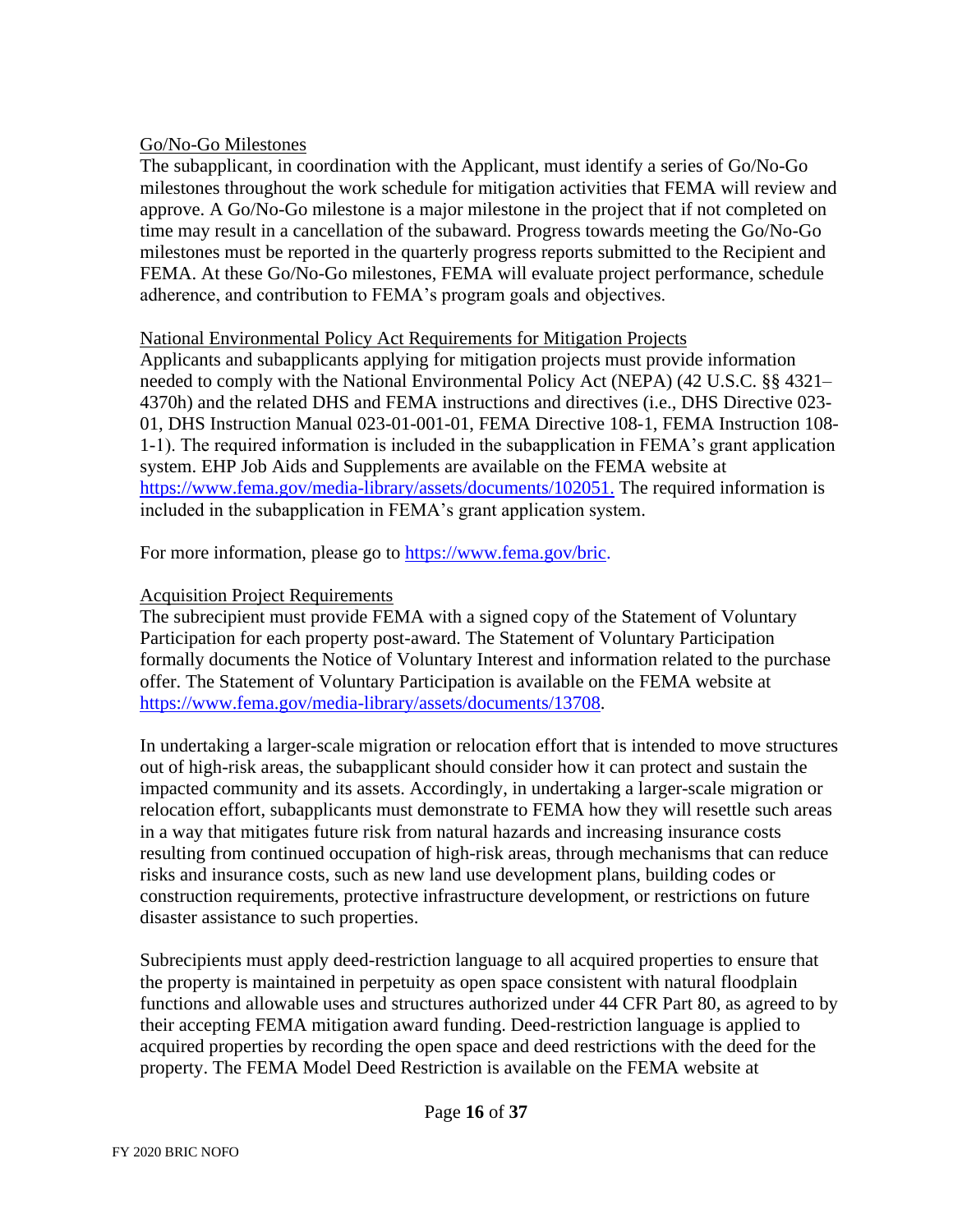[https://www.fema.gov/media-library/assets/documents/28496.](https://www.fema.gov/media-library/assets/documents/28496) Subrecipients, as well as Recipients and FEMA, are responsible for enforcing open space restrictions.

### 11. **Intergovernmental Review**

An intergovernmental review may be required. Applicants must contact their state's Single Point of Contact to comply with the state's process under Executive Order 12372, *Intergovernmental review of Federal programs*. (See [https://www.archives.gov/federal](https://www.archives.gov/federal-register/codification/executive-order/12372.html)register/codification/executive-order/12372.html; [https://www.whitehouse.gov/wp](https://www.whitehouse.gov/wp-content/uploads/2019/02/SPOC-February-2019.pdf)content/uploads/2019/02/SPOC-February-2019.pdf).

### 12. **Funding Restrictions**

All costs charged to awards covered by this NOFO must comply with the Uniform Administrative Requirements, Cost Principles, and Audit Requirements at 2 CFR Part 200, unless otherwise indicated in the NOFO or the terms and conditions of the award.

Federal funds made available through an award under this NOFO may only be used in manner that is consistent with 42 U.S.C. § 5133; FEMA Policy (FP) 104-008-05, *Hazard Mitigation Assistance: Building Resilient Infrastructure and Communities* (BRIC Policy) available at [www.fema.gov/BRIC](http://www.fema.gov/BRIC) and meets the eligibility criteria outlined in Section C.3, Other Eligibility Criteria, above and the terms and conditions set forth in this NOFO and the award documentation.

Award funds may not be used for matching funds for any other federal grants/cooperative agreements, lobbying, or intervention in federal regulatory or adjudicatory proceedings. In addition, federal funds may not be used to sue the federal government or any other government entity.

Applicants should analyze the cost benefits of purchasing versus leasing equipment, especially high-cost items and those subject to rapid technical advances. Large equipment purchases must be identified and explained. For more information regarding property management standards for equipment and federal procurement requirements, please reference [2 CFR Part 200, available at http://www.ecfr.gov/cgi-bin/text](http://www.ecfr.gov/cgi-bin/text-idx?tpl=/ecfrbrowse/Title02/2cfr200_main_02.tpl)idx?tpl=/ecfrbrowse/Title02/2cfr200\_main\_02.tpl.

## 13. **Allowable Costs**

#### **a. Pre-Award Costs**

Pre-award costs directly related to developing the BRIC grant Application or subapplication that are incurred prior to the date of the grant award are allowed subject to FEMA approval at time of award. Such costs may have been incurred prior to Application submission, for example gathering NEPA data or developing a BCA (see Section D, Application and Submission Information), preparing design specifications, or conducting workshops or meetings related to development and submission of subapplications. To be eligible for BRIC funding, pre-award costs must be identified in an individual line item in the cost estimate of the subapplication.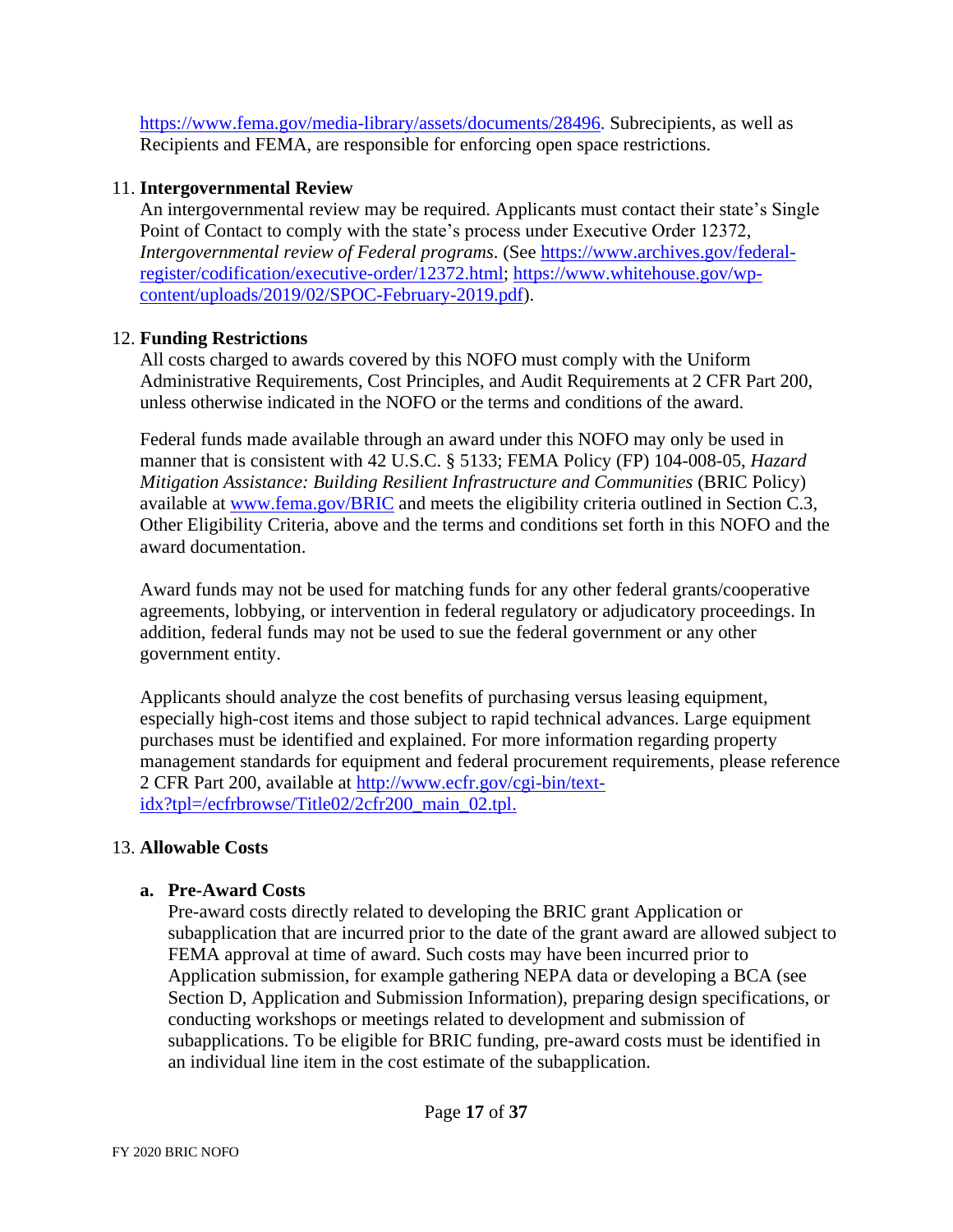Pre-award costs may be cost shared or Applicants and subapplicants may identify them as their non-federal cost share (see Section C, Eligibility Information, Cost Share or Match).

Costs associated with implementation of proposed projects in the submitted grant Application or subapplication that are incurred prior to the date of the grant award are not allowed. Activities initiated or completed prior to the date of the grant award are generally not eligible.

Applicants and subapplicants who are not awarded awards or subawards will not receive reimbursement for the corresponding pre-award costs.

#### **b. Management Costs**

Management costs are any indirect costs, any direct administrative costs, and other administrative expenses that are reasonably incurred in administering an award or subaward.

Eligible Applicant or subapplicant management cost activities may include:

- Solicitation, review, and processing of subapplications and subawards
- Subapplication development and technical assistance to subapplicants regarding feasibility and effectiveness and BCA
- Geocoding mitigation projects identified for further review by FEMA
- Delivery of technical assistance (e.g., plan reviews, planning workshops, training) to support the implementation of mitigation activities
- Managing awards (e.g., quarterly reporting including managing Go/No-Go milestones, closeout)
- Technical monitoring (e.g., site visits, technical meetings)
- Purchase of equipment, per diem and travel expenses, and professional development that is directly related to the implementation of HMA programs
- Staff salary costs directly related to performing the activities listed above

In addition to funding received as described in Section B.1, Available Funding for the NOFO, Applicants may apply for Applicant management costs of up to 10 percent of the total BRIC grant Application for management of the award and all selected subawards. Applicant requests for management costs must be submitted in a separate management costs subapplication in FEMA's grant application system (see Section D, Application and Submission Information, Content and Form of Application Submission).

Subapplicants may include subapplicant management costs of up to 5 percent of the total cost of their C&CB activity or mitigation project subapplication to manage the proposed subaward activities. Subapplicant management cost activities must be added to the Scope of Work section and identified as a line item in the Cost Estimate section of subapplications in FEMA's grant application system.

#### Indirect Cost Rates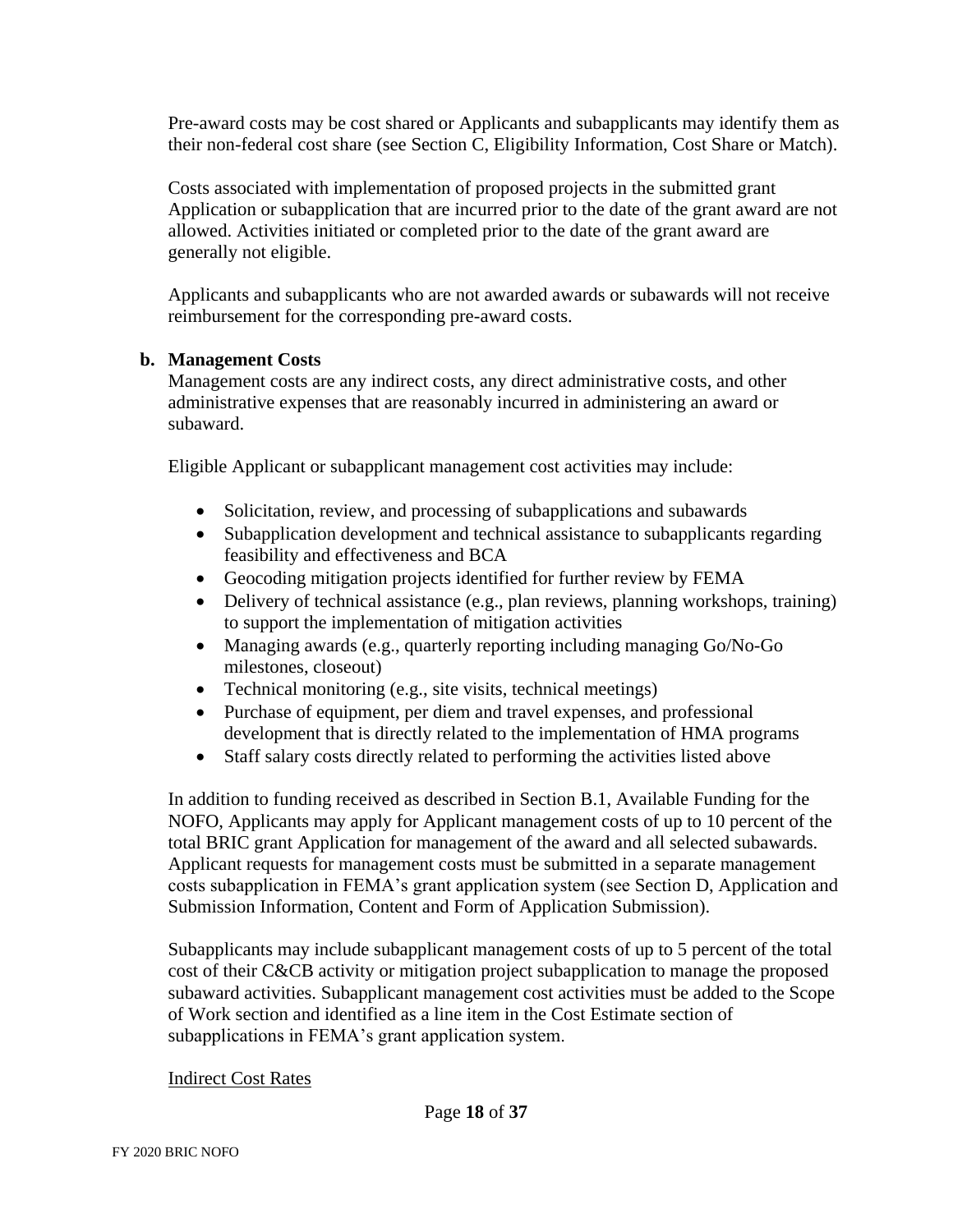As part of management costs, Applicants and subapplicants may charge indirect costs as described in 2 CFR Part 200, including 2 CFR § 200.414. Applicants with a negotiated indirect cost rate agreement that desire to charge indirect costs to an award must provide a copy of their negotiated indirect cost rate agreement at the time of application. Applicants that are not required by 2 CFR Part 200 to have a negotiated indirect cost rate agreement but are required by 2 CFR Part 200 to develop an indirect cost rate proposal must provide a copy of their proposal at the time of application. Subapplicants are not required to submit negotiated indirect cost rate agreements or proposals directly to FEMA, but they may need to submit them to the applicable Applicants per 2 CFR § 200.331.

Applicants and subapplicants that are required to have either a negotiated indirect cost rate agreement or proposal may use their applicable indirect cost rate to charge indirect costs, but they may only charge an amount up to the applicable dollar cap set above for all management costs. If Applicants or subapplicants are not required to have a negotiated indirect cost rate agreement or proposal, the Applicants should reach out on behalf of themselves or on behalf of subapplicants to the applicable contacts listed in Section G, DHS Awarding Agency Contact Information for further instructions.

## **E. Application Review Information**

#### **1. Application Evaluation Criteria**

**a. Programmatic Criteria** 

#### **Eligibility and Completeness Programmatic Review Criteria**

For all activities/projects under all Applications, including for the State/Territory Allocation, Tribal Set-Aside, and national competition, FEMA will review subapplications submitted by each Applicant to ensure:

- Eligibility of the Applicant and subapplicant;
- Eligibility of proposed activities and costs;
- Completeness of the subapplication;
- Cost-effectiveness and engineering feasibility of mitigation projects;
- Eligibility and availability of the non-federal cost share; and
- Alignment with approved State Mitigation Plan and Local and/or Tribal Hazard Mitigation Plan for mitigation projects.

#### **Additional Programmatic Review for the National Competition**

Subapplications submitted to the national competition that pass the eligibility and completeness programmatic review will be scored with technical evaluation criteria and may be scored with qualitative evaluation criteria, if applicable.

If needed, based on the number of subapplications submitted to the BRIC program, FEMA will use the technical evaluation criteria scoring as a program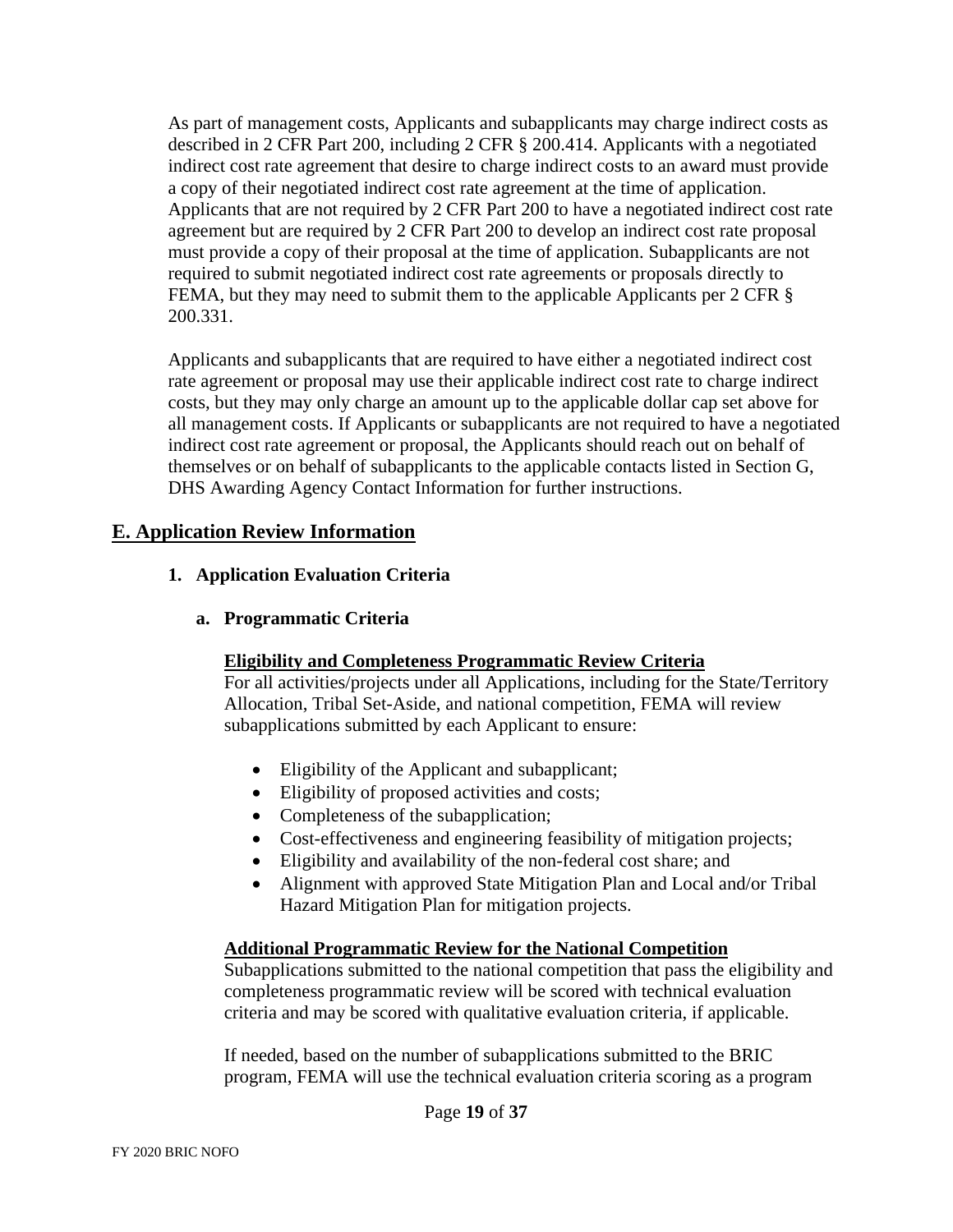priority screening tool for the qualitative evaluation review. FEMA will send subapplications valued up to twice the amount of available funding to the BRIC qualitative evaluation panel.

FEMA will ensure that at least one eligible subapplication from each Applicant will be sent to the qualitative evaluation panel for review.

#### Technical Evaluation Criteria

As set forth in the table below, FEMA will score subapplications using technical evaluation criteria. The technical evaluation criteria offer incentives for elements valued by FEMA. In order to ensure transparency and efficiency in competition project selection, technical evaluation criteria are binary point awards; projects either receive the full points allotted or zero points for each criterion.

In FEMA GO, Applicants will rank all subapplications (with C&CB activity subapplications ranked highest).

| <b>Technical Evaluation Criteria for the National Competition</b>                                                                                        |                                                   |  |
|----------------------------------------------------------------------------------------------------------------------------------------------------------|---------------------------------------------------|--|
| <b>Criteria</b>                                                                                                                                          | <b>Potential</b><br><b>Total</b><br><b>Points</b> |  |
| Infrastructure project                                                                                                                                   | 20                                                |  |
| Mitigating risk to one or more lifelines                                                                                                                 |                                                   |  |
| Incorporation of nature-based solutions                                                                                                                  |                                                   |  |
| Applicant has mandatory building code adoption requirement (2015 or 2018)<br>versions of International Building Code and International Residential Code) |                                                   |  |
| Subapplicant has Building Code Effectiveness Grading Schedule (BCEGS)<br>Rating of 1 to 5                                                                |                                                   |  |
| Application generated from a previous FEMA HMA Advance Assistance Award                                                                                  |                                                   |  |
| Increased non-federal cost share                                                                                                                         | $\overline{5}$                                    |  |
| Designation as a small impoverished community (as defined in the BRIC Policy<br>and referenced in 42 U.S.C. $\S$ 5133(a))                                | 5                                                 |  |

For more information on BCEGS, please visit the Insurance Services Office – Mitigation website at [https://www.isomitigation.com/bcegs/.](https://www.isomitigation.com/bcegs/)

FEMA acknowledges the importance of strong building codes at the state, local, tribal, and territorial levels. Accordingly, in future BRIC grant cycles, FEMA may increase its emphasis on building codes criteria.

Further details on technical evaluation criteria can be found through program support materials accessible at<https://www.fema.gov/bric> or through your Regional Office (see [http://www.fema.gov/about-agency\)](http://www.fema.gov/about-agency).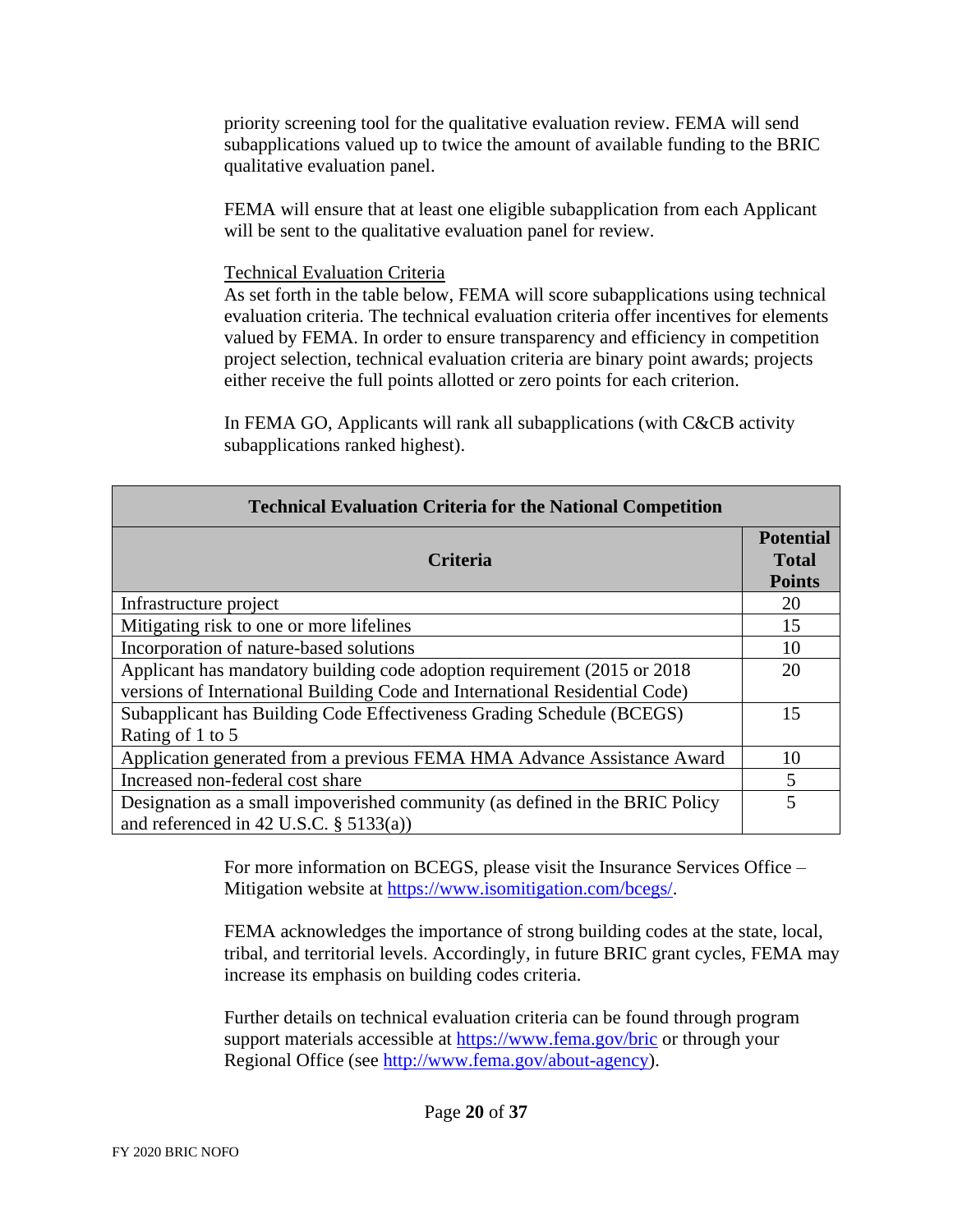## Qualitative Evaluation Criteria

In order to increase transparency in decision-making while building capability and partnerships, FEMA will convene a National Review Panel to score subapplications based on qualitative evaluation criteria. The qualitative criteria are narrative submissions to allow subapplicants the flexibility to fully explain the strengths of the proposed project. Qualitative evaluation criteria have graded scales of point scoring.

| <b>Qualitative Evaluation Criteria for the National Competition</b> |                                                              |                                                   |  |  |
|---------------------------------------------------------------------|--------------------------------------------------------------|---------------------------------------------------|--|--|
| <b>Topic</b>                                                        | <b>Criteria</b>                                              | <b>Potential</b><br><b>Total</b><br><b>Points</b> |  |  |
| <b>Risk</b>                                                         | The subapplication details how the project will              | 35                                                |  |  |
| <b>Reduction/Resiliency</b>                                         | effectively reduce risk and increase resilience (including   |                                                   |  |  |
| <b>Effectiveness</b>                                                | the benefits quantified in the BCA), realize ancillary       |                                                   |  |  |
|                                                                     | benefits, and leverage innovation.                           |                                                   |  |  |
| <b>Future Conditions</b>                                            | The subapplication describes how the project will            | 15                                                |  |  |
|                                                                     | anticipate future conditions                                 |                                                   |  |  |
|                                                                     | (population/demographic/climate changes, sea level rise, $1$ |                                                   |  |  |
|                                                                     | etc.) and cites data sources, assumptions, and models.       |                                                   |  |  |
| Implementation                                                      | The subapplication adequately describes how the costs        | 15                                                |  |  |
| <b>Measures</b>                                                     | and schedule will be managed, how the project will be        |                                                   |  |  |
|                                                                     | successfully implemented, and how innovative                 |                                                   |  |  |
|                                                                     | techniques to facilitate implementation will be              |                                                   |  |  |
|                                                                     | incorporated. The project's scope of work identifies         |                                                   |  |  |
|                                                                     | sufficient technical and managerial staff and resources to   |                                                   |  |  |
|                                                                     | successfully implement this project.                         |                                                   |  |  |
| <b>Population Impacted</b>                                          | The project subapplication demonstrates community-           | 15                                                |  |  |
|                                                                     | wide benefits and identifies the proportion of the           |                                                   |  |  |
|                                                                     | population that will be impacted. The Application also       |                                                   |  |  |
|                                                                     | describes how impacts (positive or negative) to socially     |                                                   |  |  |
|                                                                     | vulnerable populations informed project selection and        |                                                   |  |  |
|                                                                     | design.                                                      |                                                   |  |  |
| <b>Outreach Activities</b>                                          | The subapplication describes outreach activities             | 5                                                 |  |  |
|                                                                     | appropriate to the project that advance mitigation. The      |                                                   |  |  |
|                                                                     | subapplication also outlines the types of community          |                                                   |  |  |
|                                                                     | planning processes leveraged during project conception       |                                                   |  |  |
|                                                                     | and design and identifies the level of public support        |                                                   |  |  |
|                                                                     | obtained during the engagement process.                      |                                                   |  |  |
| <b>Leveraging Partners</b>                                          | The project subapplication incorporates state, tribal,       | 15                                                |  |  |
|                                                                     | private, and local community partnerships that will          |                                                   |  |  |
|                                                                     | enhance its outcome and describes the extent of those        |                                                   |  |  |
|                                                                     | partnerships, such as having an increased non-federal        |                                                   |  |  |
|                                                                     | cost share, multi-jurisdictional projects, etc.              |                                                   |  |  |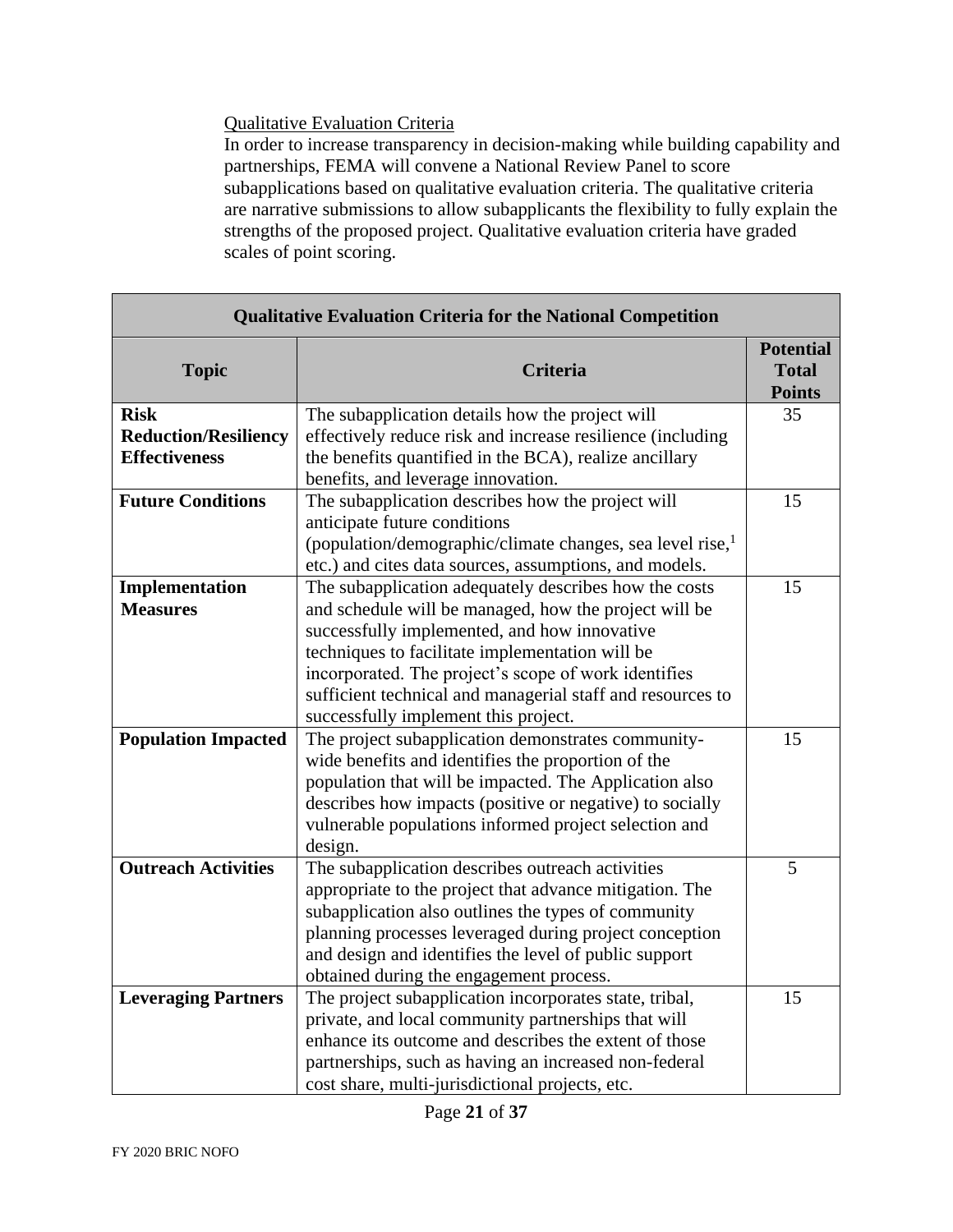<sup>1</sup> Applicants and subapplicants may use any valid source that is based on recognized sea level rise estimation methods for sea level rise. Several federal government sources are available for relative sea level rise data along coastal areas. Some of these sources include, but are not limited to National Oceanic and Atmospheric Administration Center for Operational Oceanographic Products and Services' Mean Annual SLR Trend Data [\(https://tidesandcurrents.noaa.gov/sltrends/sltrends.html\)](https://tidesandcurrents.noaa.gov/sltrends/sltrends.html) and U.S. Army Corps of Engineers Sea-Level Change Curve Calculator (Version 2019.21) [\(http://corpsmapu.usace.army.mil/rccinfo/slc/slcc\\_calc.html\)](http://corpsmapu.usace.army.mil/rccinfo/slc/slcc_calc.html).

> Further details on qualitative evaluation criteria can be found through program support materials accessible at<https://www.fema.gov/bric> or through your Regional Office (see [http://www.fema.gov/about-agency\)](http://www.fema.gov/about-agency).

## **b. Financial Integrity Criteria**

Prior to making a federal award, DHS FEMA is required by 31 U.S.C. § 3321 note, 41 U.S.C. § 2313, and 2 CFR § 200.205 to review information available through any OMB-designated repositories of government-wide eligibility qualification or financial integrity information. Therefore, Application evaluation criteria may include the following risk-based considerations of the Applicant:

- 1) Financial stability
- 2) Quality of management systems and ability to meet management standards
- 3) History of performance in managing federal award
- 4) Reports and findings from audits
- 5) Ability to effectively implement statutory, regulatory, or other requirements

### **c. Supplemental Financial Integrity Criteria and Review**

Prior to making a federal award where the anticipated total federal share will be greater than the simplified acquisition threshold, currently \$250,000 (see Section 805 of the National Defense Authorization Act for Fiscal Year 2018, Pub. L. No. 115-91, OMB Memorandum M-18-18, *Implementing Statutory Changes to the Micro-Purchase and the Simplified Acquisition Thresholds for Financial Assistance* [June [20, 2018\], at https://www.whitehouse.gov/wp-content/uploads/2018/06/M-18-](https://www.whitehouse.gov/wp-content/uploads/2018/06/M-18-18.pdf) 18.pdf):

- 1) DHS FEMA is required to review and consider any information about the Applicant that is in the designated integrity and performance system [accessible through SAM, which is currently the](https://www.fapiis.gov/fapiis/index.action) Federal Awardee Performance and Integrity Information System (FAPIIS) and is accessible through the [SAM](https://www.sam.gov/SAM/) website.
- 2) An Applicant, at its option, may review information in FAPIIS and comment on any information about itself that a federal awarding agency previously entered.
- 3) DHS/FEMA will consider any comments by the Applicant, in addition to the other information in FAPIIS, in making a judgment about the Applicant's integrity, business ethics, and record of performance under federal awards when completing the review of risk posed by Applicants as described in 2 CFR § 200.205.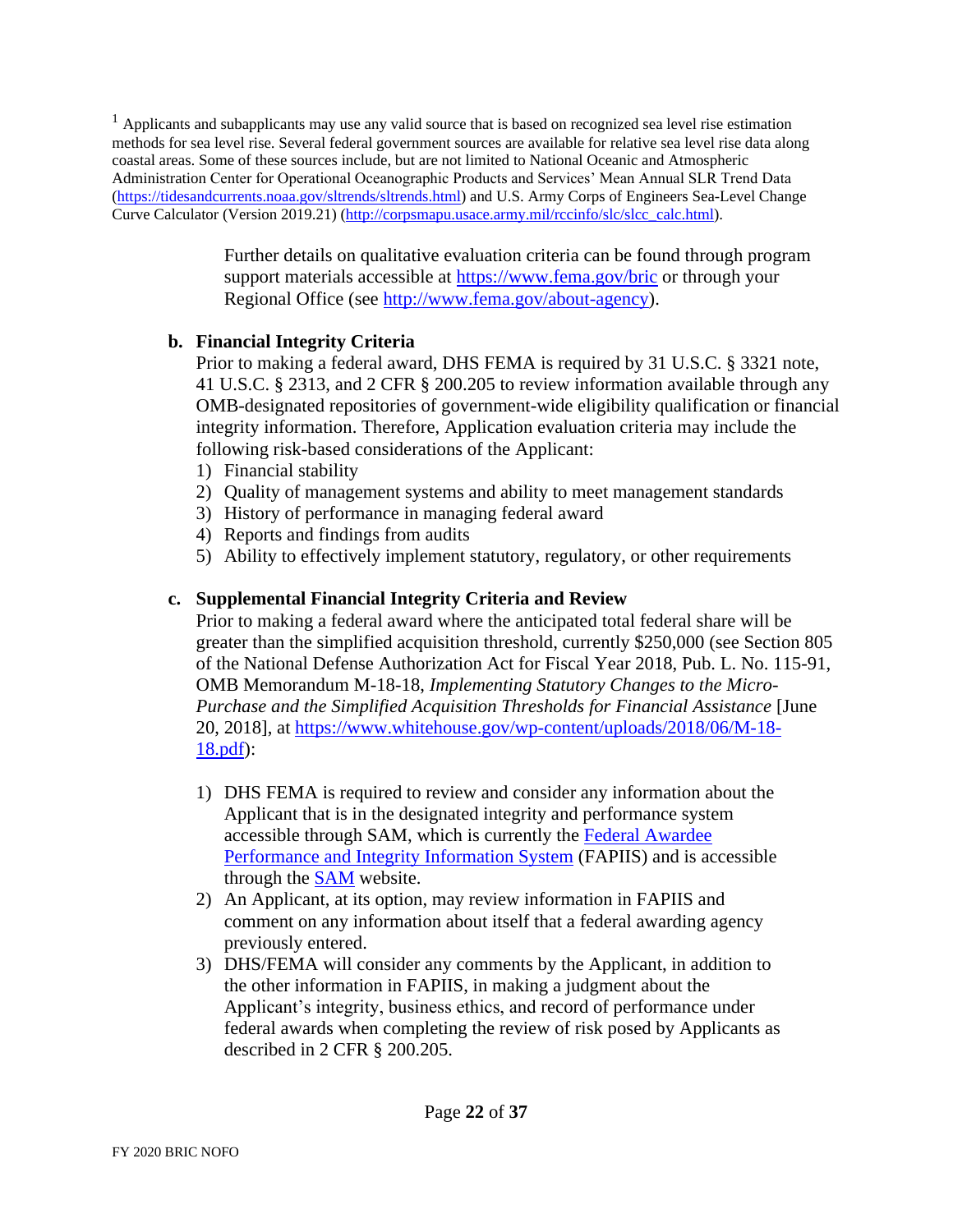#### **2. Review and Selection Process**

#### **Review Process**

#### State/Territory Allocation

Applicants must rank their subapplications. FEMA will select eligible C&CB activity and mitigation project subapplications from eligible states, territories, and the District of Columbia in order of the Applicant's rank  $(\#1-x)$  to the lowest ranked subapplication that brings the total federal cost share to no more than \$600,000 per Applicant. Please note, C&CB activity subapplications will always be ranked first (above mitigation project subapplications) in the State/Territory Allocation.

FEMA may select a subapplication out of priority order based on one or more of the following factors: (1) availability of funding; (2) duplication of subapplications; (3) program priorities and policy factors; or (4) other pertinent information.

#### Tribal Set-Aside

FEMA will select eligible C&CB activity and mitigation project subapplications not to exceed a total of \$20 million.

In the event that more than \$20 million in subapplications are submitted under the Tribal Set-Aside, the C&CB activities and highest-ranked mitigation project subapplications up to \$20 million will be selected. Once the \$20 million is selected, all remaining tribal mitigation project subapplications will be evaluated under the national competition.

FEMA may select a subapplication out of priority order based on one or more of the following factors: (1) availability of funding; (2) duplication of subapplications; (3) program priorities and policy factors; or (4) other pertinent information.

#### National Competition

FEMA will perform the technical evaluation according to the identified technical evaluation criteria and scoring. In FEMA GO, Applicants will rank all subapplications. At its discretion, FEMA may consider using the technical evaluation criteria and/or state priority as a program priority screening tool to determine which Applications will be reviewed by the National Review Panel for qualitative evaluation depending on the volume of subapplications.

A National Review Panel will perform the qualitative evaluation according to the identified qualitative evaluation criteria and scoring as identified previously. The National Review Panel will include representatives from relevant federal agencies as well as state, local, tribal, and territorial partners.

A project's cumulative score from both qualitative and technical evaluations will determine its priority order among all projects considered in the national competition.

FEMA may select a subapplication out of priority order (as determined by the total points scored) based on one or more of the following factors: (1) availability of funding; (2)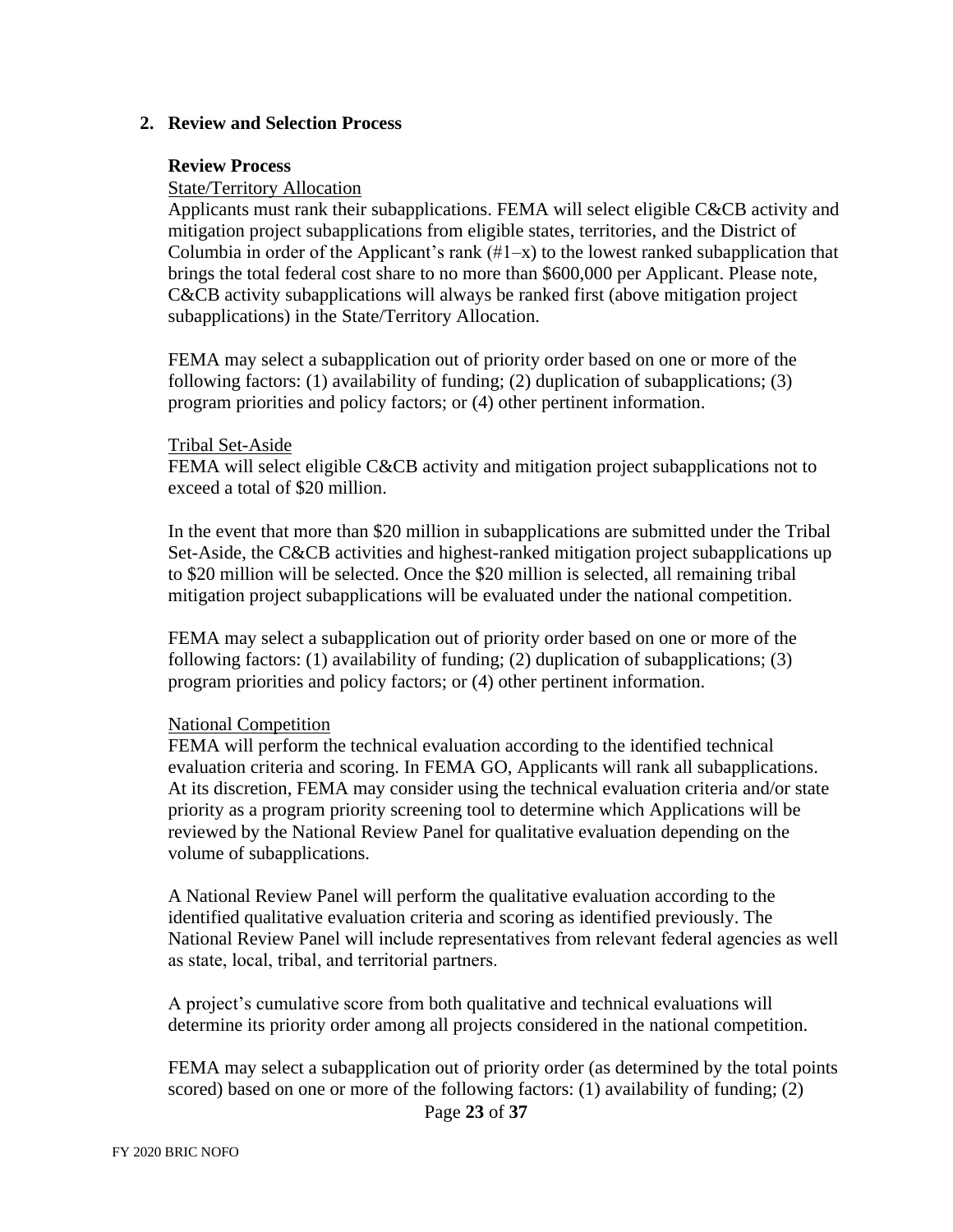duplication of subapplications; (3) program priorities and policy factors; or (4) other pertinent information, including past performance on other FEMA awards or grant balances.

### **Selection Status**

After FEMA has completed its review of all subapplications across all activities/projects, it will assign each of them one of the following three statuses:

- a. **Identified for Further Review (IFFR) –** This means the subapplication is eligible (or potentially eligible pending some additional information) and there is available funding under the applicable subtotals. Applicants with C&CB activity and/or mitigation project subapplication(s) that are IFFR that submitted a management costs subapplication in their BRIC grant Application (see Section D, Application and Submission Information, Content and Form of Application Submission) are eligible to receive Applicant management costs not to exceed 10 percent of the selected C&CB activity and mitigation project subapplications.
- b. **Not Selected**  This means the subapplication is eligible but was not selected due to a lack of available funding under the applicable subtotals.
- c. **Does Not Meet HMA Requirements** This means the subapplication does not satisfy the eligibility or completeness requirements outlined in the statute, policy, or Section C.3.

### **Appeals**

An eligible Applicant, subapplicant, Recipient, or subrecipient may request an appeal of either of the following types of actions: (1) FEMA's denial of its Application or subapplication for mitigation projects for which there is an indication of a substantive technical or procedural error; (2) A remedy FEMA has taken for noncompliance with federal statutes, regulations, or the terms and conditions of the award that results in suspension or termination of all or part of the award.

The appeal must be submitted according to the following procedures:

- The Applicant or Recipient must submit an appeal in writing to FEMA within 60 days after receipt of a notice of the action that is being appealed. The subapplicant or subrecipient must submit its appeal in writing to the Applicant or Recipient, after which the Applicant or Recipient must review and evaluate the subapplicant's orsubrecipient's appeal before submission to FEMA.
- For denials of Applications or subapplications for mitigation projects, the appeal must identify any substantive technical or procedural error committed by FEMA, and FEMA will only consider the information provided in the Application or subapplication as supporting documentation.
- For remedies FEMA has taken for noncompliance, the appeal must contain documented justification supporting the appellant's position, specify the monetary figure in dispute, and identify the provisions in federal law, regulation, or policy with which the appellant believes the initial action was inconsistent.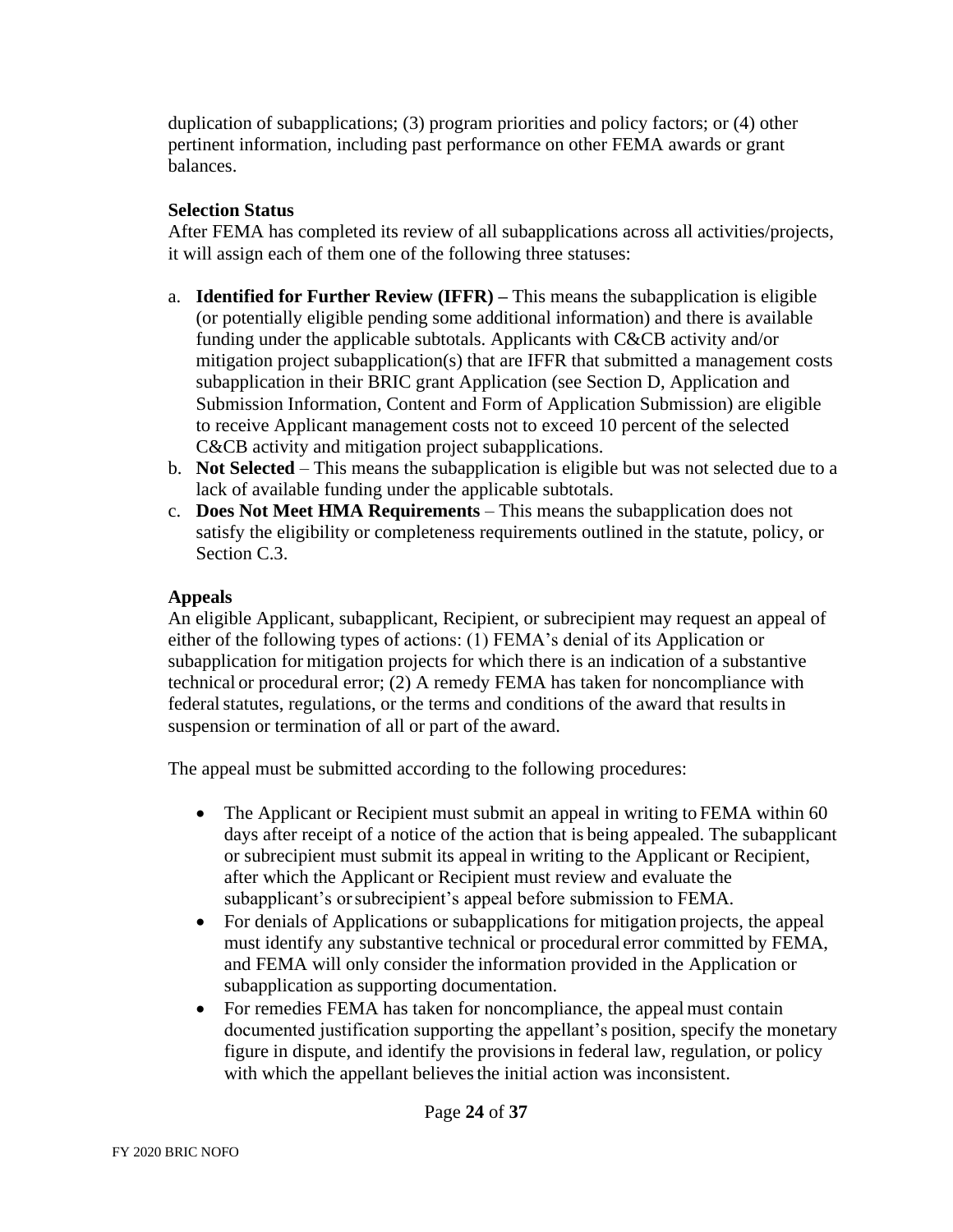The Applicant, subapplicant, Recipient, or subrecipient will be notified in writing of the disposition of the appeal or the need for additional information. All appeal decisions are final.

### **Non-Financial Direct Technical Assistance**

FEMA will review communities' letters of interest and select communities based upon the need, the specific request, and the extent the request demonstrates that the assistance will further BRIC's goals to build community capability and resilience. FEMA will notify the Applicant and community of its selection to receive non-financial Direct Technical Assistance. FEMA may prioritize non-financial Direct Technical Assistance for communities that:

- Have not received a project award under the Pre-Disaster Mitigation (PDM) grant program, the Flood Mitigation Assistance (FMA) grant program, or the Hazard Mitigation Grant Program (HMGP) within the past 5 years
- Have not received an Advance Assistance award under PDM, FMA, or HMGP within the past 5 years
- Are tribal communities
- Are designated as small impoverished communities (documentation to support this designation must be included with the letter of interest)
- Have demonstrated a compelling need (e.g., communities with significant social vulnerability, communities with multiple major disaster declarations within the past 5 years, etc.)

FEMA will provide non-financial Direct Technical Assistance depending upon its ability to perform the requested services; should the demand for services exceed FEMA's organizational capacity, FEMA may select fewer than 10 local governments/communities or may refer the community to other technical assistance offerings. For FY2020, FEMA will make non-financial Direct Technical Assistance available to up to 10 local governments/communities across the nation, one per Region, selected from the letters of interest submitted to the Applicants and in consultation with the FEMA Regions.

Additional information on non-financial Direct Technical Assistance is available on [www.fema.gov/bric.](http://www.fema.gov/bric)

# **F. Federal Award Administration Information**

## **1. Notice of Award**

Before accepting the award, the AOR and Recipient should carefully read the award package. The award package includes instructions on administering the grant award and the terms and conditions associated with responsibilities under federal awards. The award package must be accepted within 30 days of receipt. **Recipients must accept all conditions in the BRIC Policy (see Section D.12, Funding Restrictions), this NOFO, as well as any special terms and conditions in the Notice of Award to receive an award under this program.**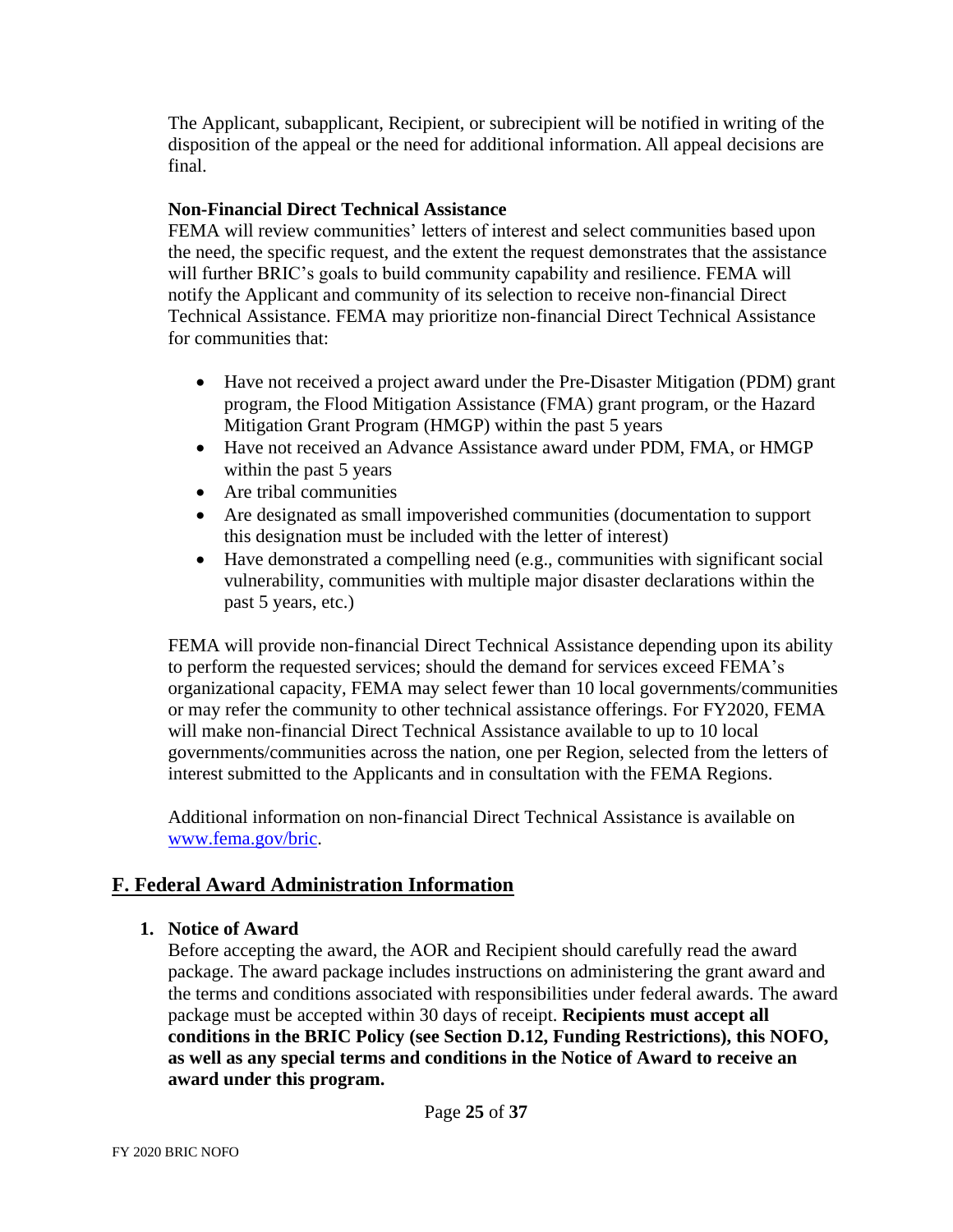FEMA will provide the federal award package to the Applicant electronically via FEMA's grant application system. Award packages include an award letter, Obligating Document for Awards/Amendments, and Articles of Agreement, including EHP review and/or other conditions. An email notification of the award package will be sent through FEMA's grant application system to the Applicant point of contact(s) designated in the Contact Information section of the BRIC grant Application. *See* 2 CFR § 200.210, [Information contained in a federal award at http://www.gpo.gov/fdsys/granule/CFR-](http://www.gpo.gov/fdsys/granule/CFR-2014-title2-vol1/CFR-2014-title2-vol1-sec200-210)2014-title2-vol1/CFR-2014-title2-vol1-sec200-210.

When FEMA obligates funds for a grant to an Applicant, the Applicant and subapplicant are denoted as Recipient and subrecipient, respectively. The Recipient and subrecipient agree to abide by the grant award terms and conditions as set forth in the Articles of Agreement provided in the award package. Recipients must accept all conditions in this NOFO as well as any Special Terms and Conditions.

FEMA or DHS may initiate a formal evaluation of programs, projects, or activities supported by this grant. By accepting grant funds, Recipients agree to participate in the evaluation, which may include analysis of individuals who benefit from the grant (such as property owners), and providing access to program operating personnel and participants, as specified by the evaluator(s), including after the POP.

### **2. Administrative and National Policy Requirements**

All successful Applicants for DHS grant and cooperative agreements are required to [comply with DHS Standard Terms and Conditions, which are available online at: DHS](http://www.dhs.gov/publication/fy15-dhs-standard-terms-and-conditions)  Standard Terms and Conditions.

The applicable DHS Standard Terms and Conditions will be those in effect at the time the award was made. Terms and conditions for each award will be clearly stated in the award package at the time of award.

## **Construction Project Requirements**

Acceptance of federal funding requires FEMA, the Recipient, and any subrecipients to comply with all federal, state, and local laws prior to the start of any construction activity. Failure to obtain all appropriate federal, state, and local environmental permits and clearances may jeopardize federal funding. Also:

- a. Any change to the approved scope of work will require re-evaluation by FEMA for Recipient and subrecipient compliance with the NEPA and other laws and executive orders.
- b. If ground-disturbing activities occur during construction, the Recipient and any subrecipients must ensure monitoring of ground disturbance, and if any potential archaeological resources are discovered, the subrecipient will immediately cease construction in that area and notify the Recipient and FEMA.

## **3. Reporting**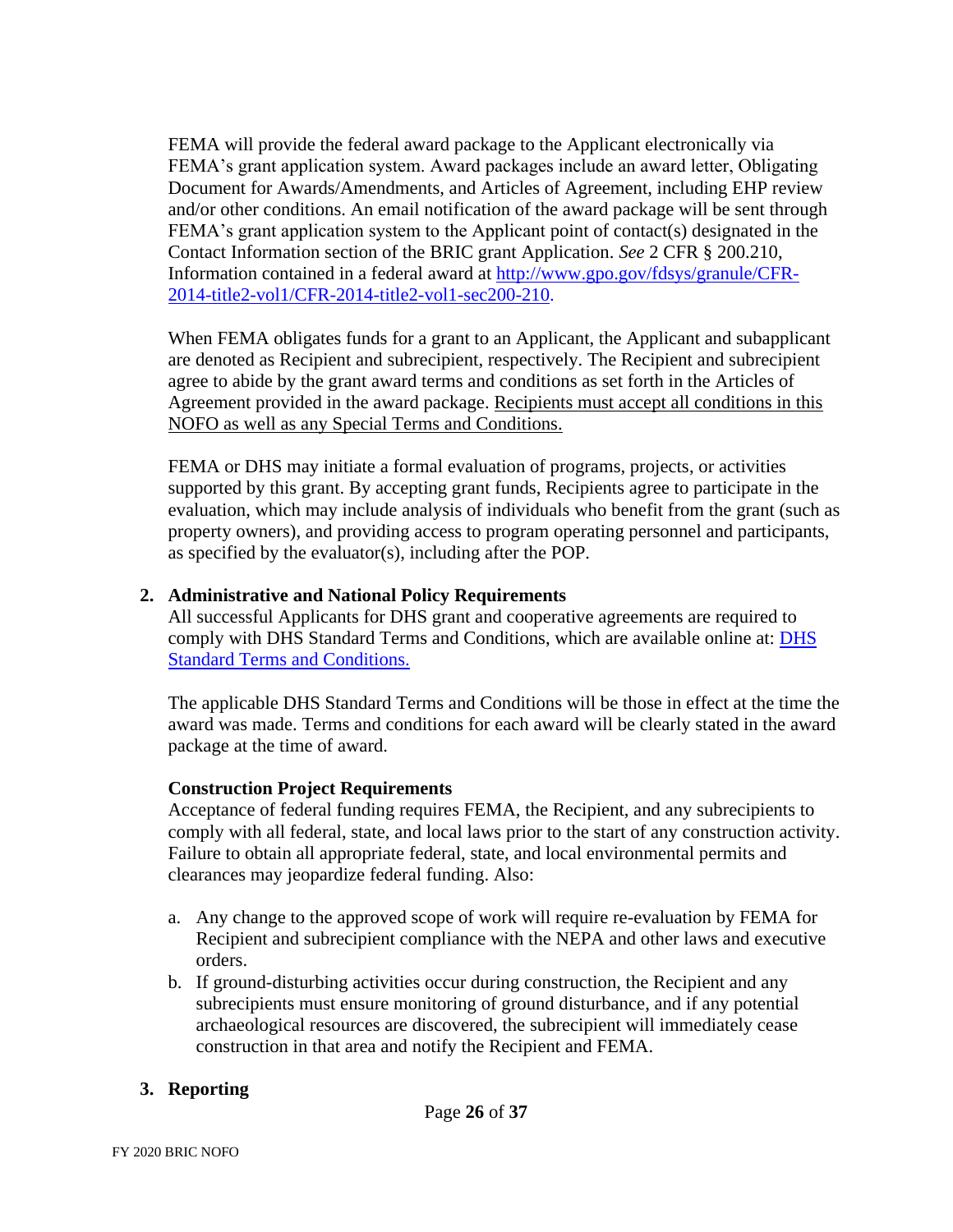Recipients are required to submit quarterly financial and progress reports to FEMA as a condition of their award acceptance throughout the POP, including partial calendar quarters, as well as for periods where no grant award activity occurs. Future awards and fund drawdowns may be withheld if these reports are delinquent, demonstrate a lack of progress, or are insufficient in detail. Recipients are also required to submit closeout reports, which consist of the final financial and performance reports.

Recipients must include progress towards their Go/No-Go milestones in their quarterly progress reports.

| <b>Reporting Period</b> | <b>Report Due Date</b> |  |
|-------------------------|------------------------|--|
| October 1 – December 31 | January 30             |  |
| January $1 - March 31$  | April 30               |  |
| April $1 -$ June 30     | July 30                |  |
| July $1 -$ September 30 | October 30             |  |

The following reporting periods and due dates apply:

## **a. Federal Financial Reporting Requirements**

[The Federal Financial Report \(FFR\) form](https://www.grants.gov/web/grants/forms/post-award-reporting-forms.html#sortby=1) is available online at SF-425 *OMB #4040- 0014*.

Recipients must report obligations and expenditures on a quarterly basis through the FFR to DHS/FEMA. Recipients must file the FFR electronically using FEMA GO. Award Recipients must submit an FFR quarterly throughout the POP, including partial calendar quarters, as well as for periods where no grant award activity occurs. FEMA may withhold future awards and fund drawdowns if these reports are delinquent, demonstrate a lack of progress, or are insufficient in detail.

## **b. Programmatic Performance Reporting Requirements**

In addition to the FFR reports, Recipients must report on the progress of the grant on a quarterly basis to DHS/FEMA using the Quarterly Performance Report in FEMA's grant application system. The Quarterly Performance Reports must be submitted electronically in FEMA's grant application system quarterly throughout the POP, including partial calendar quarters, as well as for periods where no grant award activity occurs. Reports are due within 30 days from the end of the first federal quarter following the initial grant award and thereafter until the grant ends.

#### **c. Closeout Reporting Requirements**

Within 90 days after the end of the POP, or after an amendment has been issued to close out a grant, Recipients must submit the following: 1) The final request for payment, if applicable;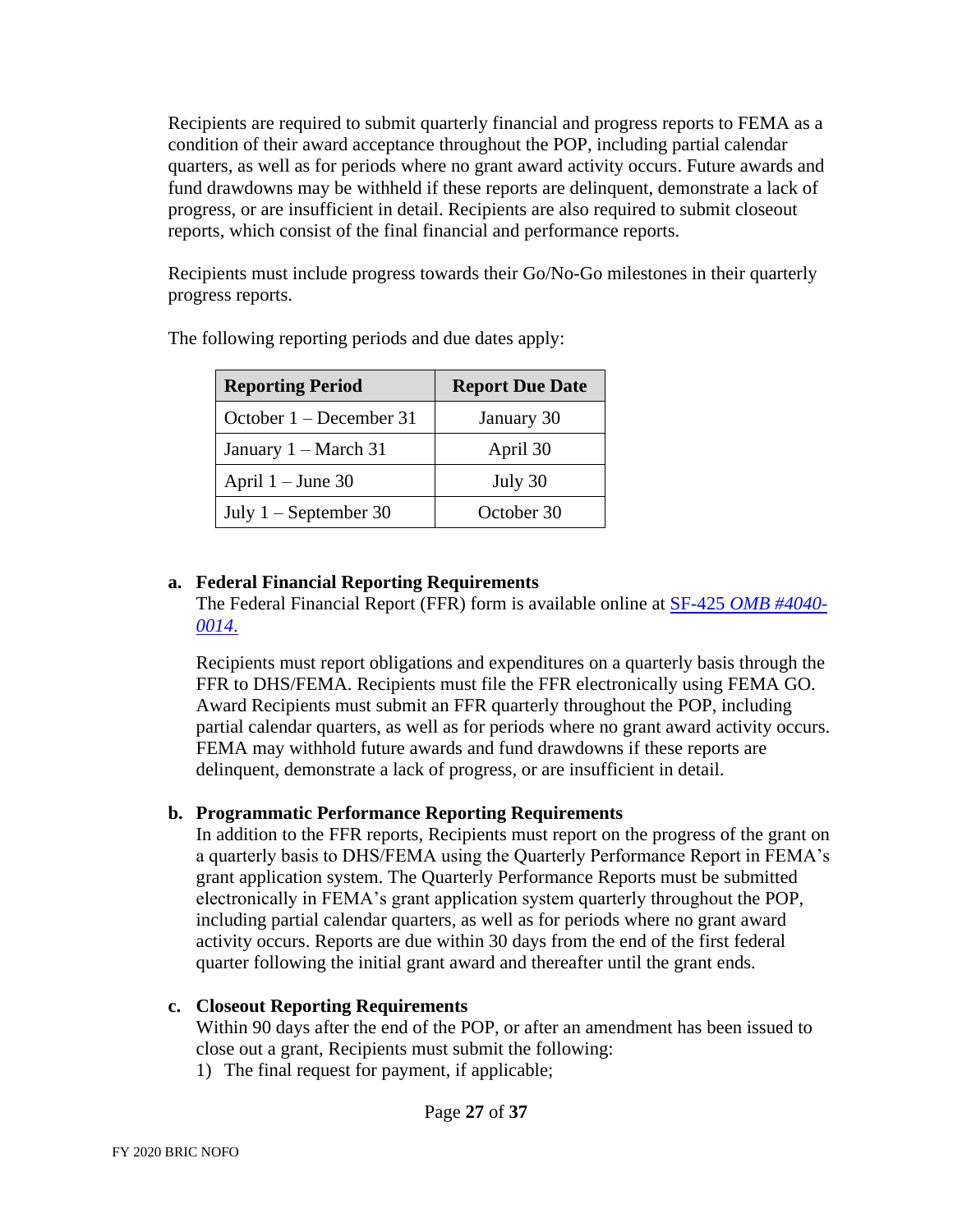- 2) The final FFR (SF-425);
- 3) The final progress report detailing all accomplishments;
- 4) A qualitative narrative summary of the impact of those accomplishments throughout the POP; and
- 5) Other documents required by this NOFO, terms and conditions of the award, or other DHS FEMA guidance.

If applicable, an inventory of all construction projects that used funds from this program must be reported with the final progress report.

After these reports have been reviewed and approved by DHS FEMA, a closeout notice will be completed to close out the grant. The notice will indicate the POP as closed, list any remaining funds that will be deobligated, and address the requirement of maintaining the grant records for 3 years from the date of the final FFR, unless a longer period applies, such as due to an audit or litigation, for equipment or real property used beyond the POP, or due to other circumstances outlined in 2 CFR § 200.333.

In addition, any Recipient that issues subawards to any subrecipient is responsible for closing out those subawards as described in 2 CFR § 200.343. Recipients acting as pass-through entities must ensure that they complete the closeout of their subawards in time to submit all necessary documentation and information to DHS FEMA during the closeout of their prime grant award.

The Recipient is responsible for returning any funds that have been drawn down but remain as unliquidated on Recipient financial records.

#### **d. Disclosing Information per 2 CFR § 180.335**

This reporting requirement pertains to disclosing information related to government-wide suspension and debarment requirements. Before a Recipient enters into a grant award with DHS FEMA, the Recipient must notify DHS FEMA if it knows if it or any of the Recipient's principals under the award fall under one or more of the four criteria listed at 2 CFR § 180.335:

- 1) Are presently excluded or disqualified;
- 2) Have been convicted within the preceding 3 years of any of the offenses listed in 2 CFR § 180.800(a) or had a civil judgment rendered against it or any of the Recipient's principals for one of those offenses within that time period;
- 3) Are presently indicted for or otherwise criminally or civilly charged by a governmental entity (federal, state, or local) with commission of any of the offenses listed in 2 CFR § 180.800(a); or
- 4) Have had one or more public transactions (federal, state, or local) terminated within the preceding 3 years for cause or default.

At any time after accepting the award, if the Recipient learns that it or any of its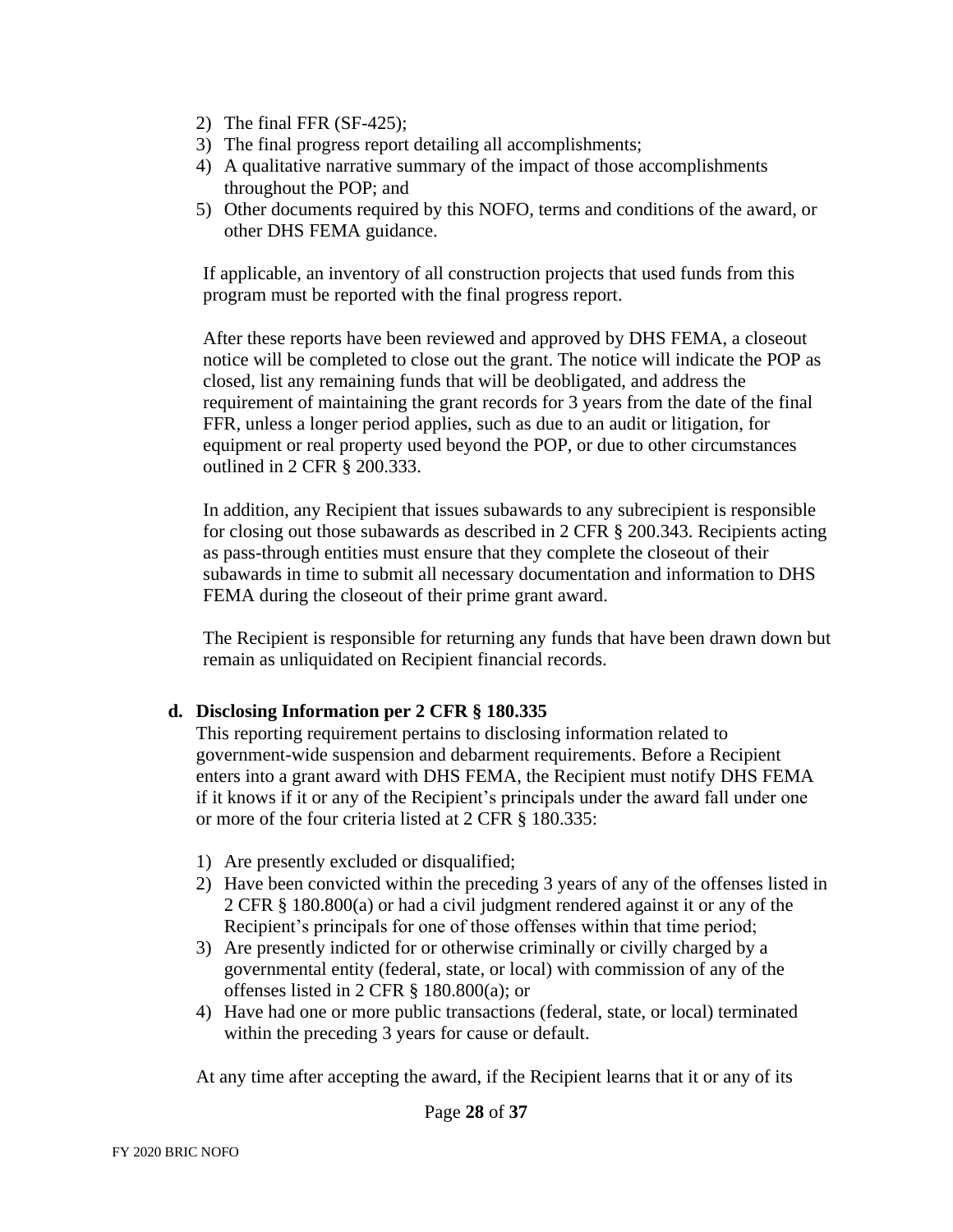principals falls under one or more of the criteria listed at 2 CFR § 180.335, the Recipient must provide immediate written notice to DHS FEMA in accordance with 2 CFR § 180.350.

#### **e. Reporting of Matters Related to Recipient Integrity and Performance**

Per 2 CFR § 200, Appendix I § F.3, the additional post-award reporting requirements in 2 CFR § 200, Appendix XII may apply to Applicants who, if upon becoming Recipients, have a total value of currently active grants, cooperative agreements, and procurement contracts from all federal awarding agencies that exceeds \$10,000,000 for any period of time during the POP of an award under this funding opportunity. Recipients that meet these criteria must maintain current information reported in FAPIIS about civil, criminal, or administrative proceedings described in paragraph 2 of Appendix XII at the reporting frequency described in paragraph 4 of Appendix XII.

### **4. Monitoring and Evaluation**

Per 2 CFR § 200.336, DHS FEMA, through its authorized representatives, has the right, at all reasonable times, to make site visits to review project accomplishments and management control systems to review project accomplishments and to provide any required technical assistance. During site visits, DHS FEMA will review grant Recipients' files related to the grant award. As part of any monitoring and program evaluation activities, grant Recipients must permit DHS FEMA, upon reasonable notice, to review grant-related records and to interview the organization's staff and contractors regarding the program. Recipients must respond in a timely and accurate manner to DHS FEMA requests for information relating to the grant program**.** 

By accepting the award, all Recipients agree to participate in monitoring or an evaluation of this grant, which may include analysis of the impact and providing access to program operating personnel and participants, as specified by the evaluator(s). The BRIC program encourages investments to protect communities and infrastructure. As part of performance evaluation and monitoring efforts, FEMA will conduct a series of grant effectiveness and cost-effectiveness case studies jointly with BRIC Recipients to highlight how Recipients and subrecipients have used the BRIC funds to increase resiliency from natural hazards in their jurisdictions.

# **G. DHS Awarding Agency Contact Information**

#### 1. **Contact and Resource Information**

#### **Program/Financial and Administrative Questions**

General questions about the BRIC program can be directed to the appropriate FEMA Regional Office or SHMO. Contact information for FEMA Regional Offices is provided at [http://www.fema.gov/about-agency.](http://www.fema.gov/about-agency) Contact information for the SHMOs is provided at [http://www.fema.gov/state-hazard-mitigation-officers.](http://www.fema.gov/state-hazard-mitigation-officers)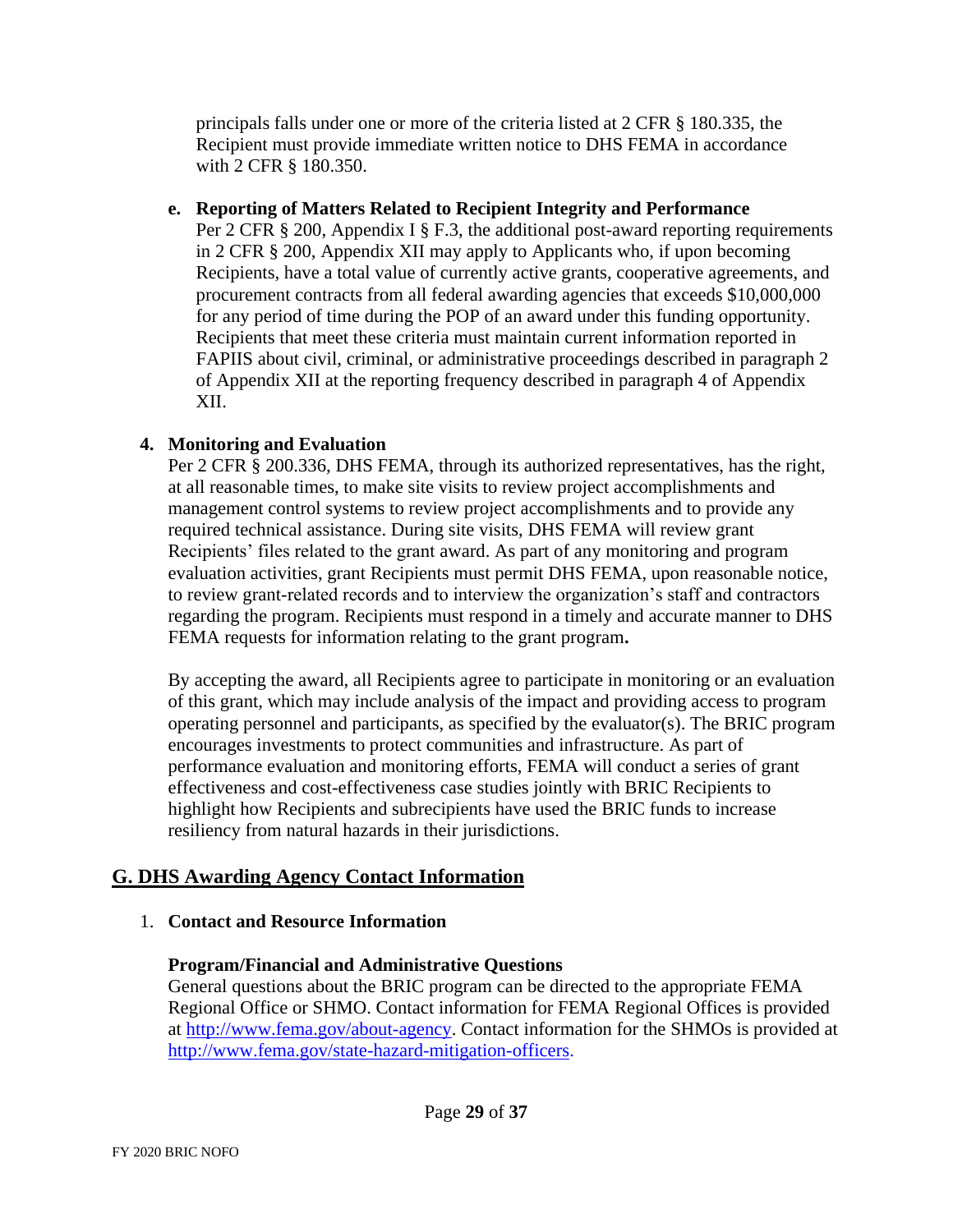The HMA Helpline is available by telephone 1-866-222-3580 or email [HMAGrantsHelpline@fema.dhs.gov.](mailto:HMAGrantsHelpline@fema.dhs.gov)

For questions about cost-effectiveness and FEMA's BCA software, contact the BC Helpline by telephone 1-855-540-6744 or email [BCHelpline@fema.dhs.gov.](mailto:BCHelpline@fema.dhs.gov)

The Feasibility and Effectiveness Helpline is available for guidance on FEMA Building Science publications by email [FEMA-BuildingScienceHelp@fema.dhs.gov.](mailto:FEMA-BuildingScienceHelp@fema.dhs.gov)

A Helpline for guidance on FEMA Safe Room publications is available by email [Saferoom@fema.dhs.gov.](mailto:Saferoom@fema.dhs.gov)

For questions about NEPA or EHP requirements, the EHP Helpline is available by telephone 1-866-222-3580 or email [ehhelpline@fema.dhs.gov.](mailto:ehhelpline@fema.dhs.gov)

Resources and job aids intended to help Applicants and subapplicants prepare C&CB activity and mitigation project Applications are available on FEMA's HMA webpage at [https://www.fema.gov/application-development-1.](https://www.fema.gov/application-development-1)

FEMA publications that specify the documentation and information necessary for FEMA to review project Applications for feasibility and effectiveness, cost-effectiveness, and potential impacts on environmental and cultural resources are available on the FEMA website at [https://www.fema.gov/hazard-mitigation-assistance-publications.](https://www.fema.gov/hazard-mitigation-assistance-publications)

## 2. **Systems Information**

Information, training, and resources on FEMA's grant outcomes system for Applicant and subapplicant users are available at [https://go.fema.gov.](https://go.fema.gov/)

# **H. Additional Information**

## 1. **Procurement Integrity**

Through audits conducted by the DHS Office of Inspector General and FEMA grant monitoring, findings have shown that some FEMA Recipients have not fully adhered to proper procurement requirements when spending grant funds. Anything less than full compliance with federal procurement requirements jeopardizes the integrity of the grant as well as the grant program.

The below highlights the Federal procurement requirements for FEMA Recipients when procuring goods and services with federal grant funds. FEMA will include a review of Recipients' procurement practices as part of the normal monitoring activities. **All procurement activity must be conducted in accordance with Federal Procurement Standards at 2 CFR §§ 200.317 – 200.326.** Select requirements under these standards are listed below. The Recipient and any of its subrecipients must comply with all requirements, even if they are not listed below.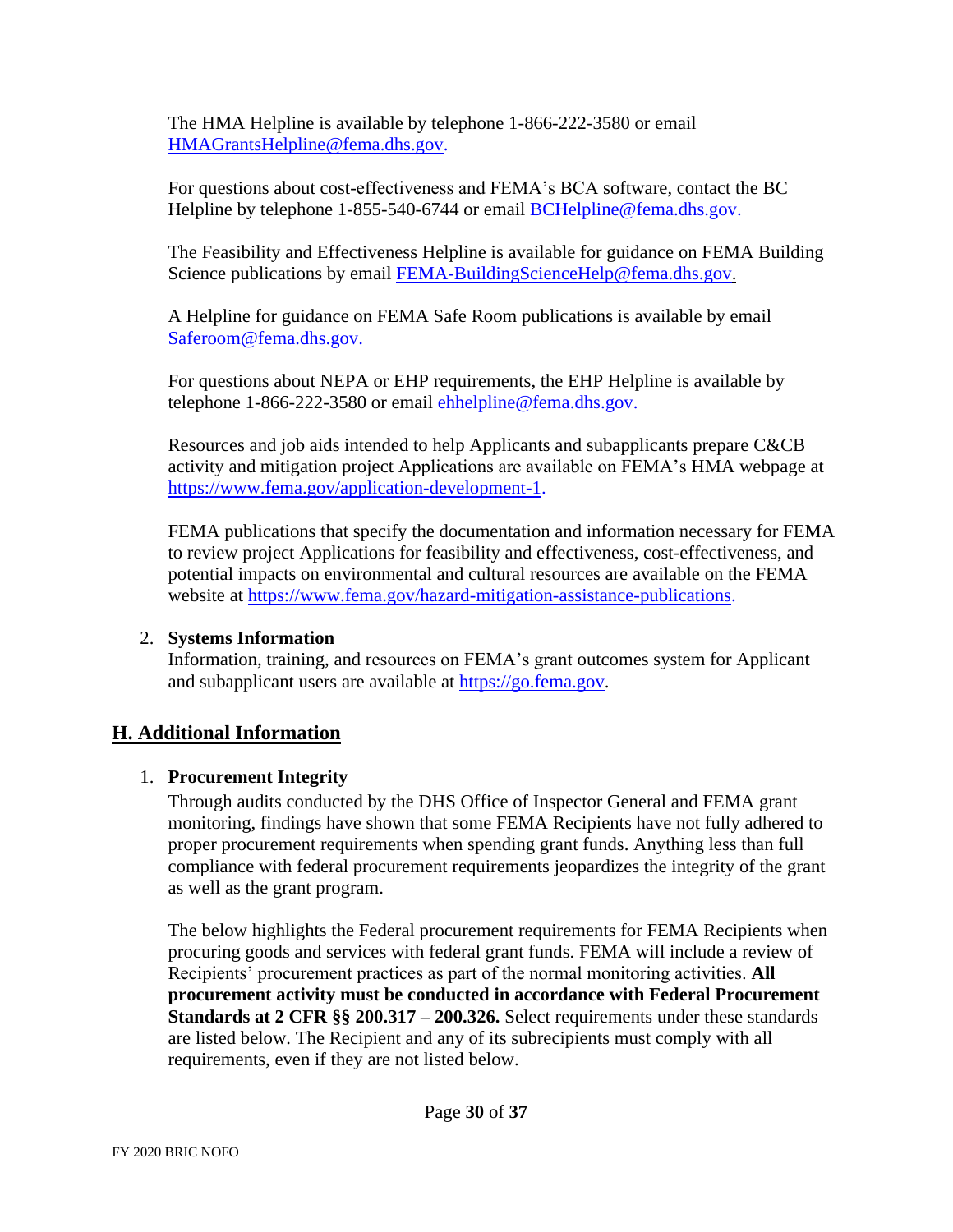Under 2 CFR § 200.317, when procuring property and services under a federal award, states must follow the same policies and procedures they use for procurements from their non-federal funds; additionally, states must follow 2 CFR § 200.322 regarding procurement of recovered materials, and 2 CFR § 200.326 regarding required contract provisions.

**All other non-federal entities, including tribal governments**, must use their own documented procurement procedures that reflect applicable state, local, tribal, and territorial laws and regulations, provided that the procurements conform to applicable federal law and the standards identified in 2 CFR Part 200. These standards include, but are not limited to, providing for full and open competition consistent with the standards of 2 CFR § 200.319.

#### **a.** *Competition and Conflicts of Interest*

Among the requirements of 2 CFR § 200.319(a) applicable to all non-federal entities other than states, in order to ensure objective contractor performance and eliminate unfair competitive advantage, contractors that develop or draft specifications, requirements, statements of work, or invitations for bids or requests for proposals must be excluded from competing for such procurements. FEMA considers these actions to be an organizational conflict of interest and interprets this restriction as applying to contractors that help a non-federal entity develop its grant Application, project plans, or project budget. This prohibition also applies to the use of former employees to manage the grant or carry out a contract when those former employees worked on such activities while they were employees of the non-federal entity.

Under this prohibition, unless the non-federal entity solicits for and awards a contract covering both development and execution of specifications (or similar elements as described above), and this contract was procured in compliance with 2 CFR §§ 200.317 – 200.326, federal funds cannot be used to pay a contractor to carry out the work if that contractor also worked on the development of those specifications. This rule applies to all contracts funded with federal grant funds, including pre-award costs, such as grant writer fees, as well as post-award costs, such as grant management fees.

Additionally, some of the situations considered to be restrictive of competition include, but are not limited to:

- Placing unreasonable requirements on firms in order for them to qualify to do business;
- Requiring unnecessary experience and excessive bonding;
- Noncompetitive pricing practices between firms or between affiliated companies;
- Noncompetitive contracts to consultants that are on retainer contracts;
- Organizational conflicts of interest;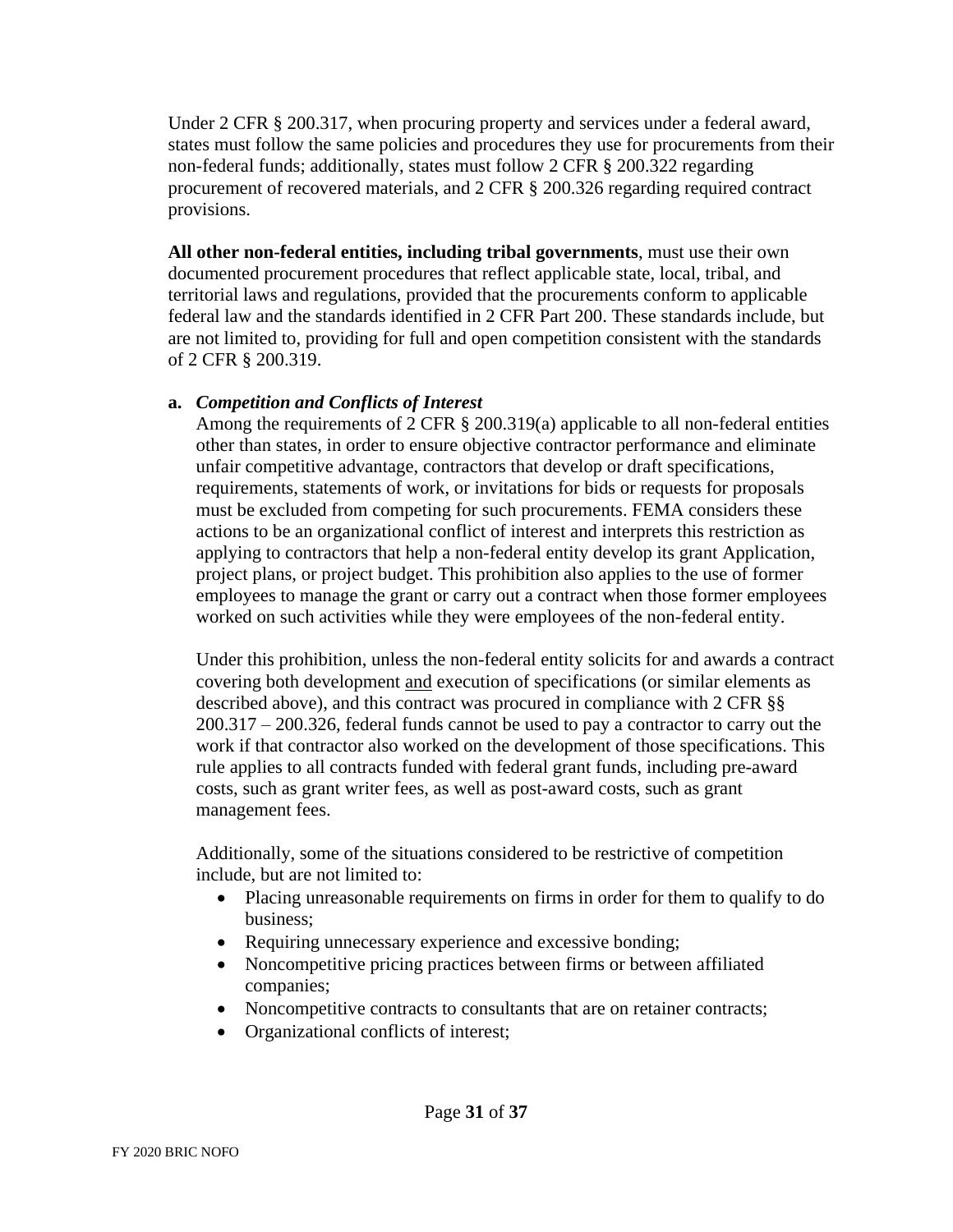- Specifying only a "brand name" product instead of allowing "an equal" product to be offered and describing the performance or other relevant requirements of the procurement; and
- Any arbitrary action in the procurement process.

Per 2 CFR § 200.319(b), non-federal entities other than states must conduct procurements in a manner that prohibits the use of statutorily or administratively imposed state, local, tribal, and territorial geographical preferences in the evaluation of bids or proposals, except in those cases where applicable federal statutes expressly mandate or encourage geographic preference. Nothing in this section preempts state licensing laws. When contracting for architectural and engineering services, geographic location may be a selection criterion provided its Application leaves an appropriate number of qualified firms, given the nature and size of the project, to compete for the contract.

Under 2 CFR  $\S 200.318(c)(1)$ , non-federal entities other than states are required to maintain written standards of conduct covering conflicts of interest and governing the actions of their employees engaged in the selection, award, and administration of contracts. **No employee, officer, or agent may participate in the selection, award, or administration of a contract supported by a federal award if he or she has a real or apparent conflict of interest.** Such conflicts of interest would arise when the employee, officer or agent, any member of his or her immediate family, his or her partner, or an organization that employs or is about to employ any of the parties indicated herein, has a financial or other interest in or a tangible personal benefit from a firm considered for a contract.

The officers, employees, and agents of the non-federal entity may neither solicit nor accept gratuities, favors, or anything of monetary value from contractors or parties to subcontracts. However, non-federal entities may set standards for situations in which the financial interest is not substantial, or the gift is an unsolicited item of nominal value. The standards of conduct must provide for disciplinary actions to be applied for violations of such standards by officers, employees, or agents of the non-federal entity. If the Recipient or subrecipient (other than states) has a parent, affiliate, or subsidiary organization that is not a state, local government, territory, or Indian tribe, the non-federal entity must also maintain written standards of conduct covering organizational conflicts of interest. In this context, organizational conflict of interest means that because of a relationship with a parent company, affiliate, or subsidiary organization, the non-federal entity is unable or appears to be unable to be impartial in conducting a procurement action involving a related organization. The non-federal entity must disclose in writing any potential conflicts of interest to FEMA or the passthrough entity in accordance with applicable FEMA policy.

#### **b.** *Supply Schedules and Purchasing Programs*

Generally, a non-federal entity may seek to procure goods or services from a federal supply schedule, state supply schedule, or group purchasing agreement.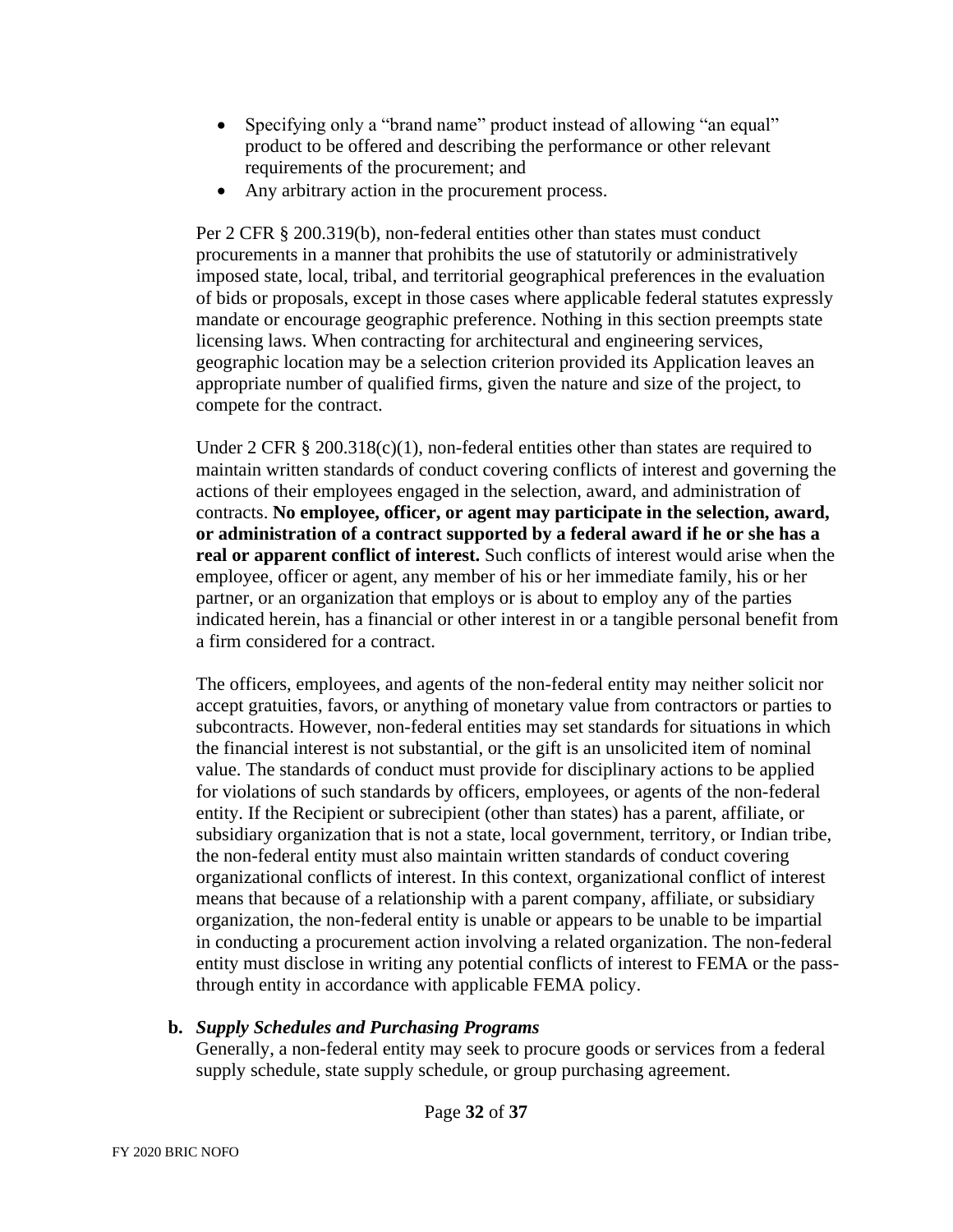## i. General Services Administration Schedules

States, tribes, and local governments, and any instrumentality thereof (such as local education agencies or institutions of higher education) may procure goods and services from a General Services Administration (GSA) schedule. GSA offers multiple efficient and effective procurement programs for state, tribal, and local governments, and instrumentalities thereof, to purchase products and services directly from pre-vetted contractors. The GSA Schedules (also referred to as the Multiple Award Schedules and the Federal Supply Schedules) are long-term government-wide contracts with commercial firms that provide access to millions of commercial products and services at volume discount pricing.

Information about GSA programs for states, tribes, and local governments, and instrumentalities thereof, can be found at [https://www.gsa.gov/resources](https://www.gsa.gov/resources-for/programs-for-State-and-local-governments)for/programs-for-State-and-local-governments and https://www.gsa.gov/buying[selling/purchasing-programs/gsa-schedules/schedule-buyers/state-and-local](https://www.gsa.gov/buying-selling/purchasing-programs/gsa-schedules/schedule-buyers/state-and-local-governments)governments.

For tribes, local governments, and their instrumentalities that purchase off of a GSA schedule, this will satisfy the federal requirements for full and open competition provided that the Recipient follows the GSA ordering procedures; however, tribes, local governments, and their instrumentalities will still need to follow the other rules under  $2 \text{ CFR }$  §§  $200.317 - 200.326$ , such as contract cost and price (§ 200.323) and solicitation of minority, women-owned, or small businesses (§ 200.321).

## ii. Other Supply Schedules and Programs

For non-federal entities other than states, such as tribes, that want to procure goods or services from a state supply schedule, cooperative purchasing program, or other similar program, in order for such procurements to be permissible under federal requirements, the following must be true:

- The procurement of the original contract or purchasing schedule and its use by the non-federal entity complies with state and local law, regulations, and written procurement procedures;
- The state or other entity that originally procured the original contract or purchasing schedule entered into the contract or schedule with the express purpose of making it available to the non-federal entity and other similar types of entities;
- The contract or purchasing schedule specifically allows for such use, and the work to be performed for the non-federal entity falls within the scope of work under the contract as to type, amount, and geography;
- The procurement of the original contract or purchasing schedule complied with all of the procurement standards applicable to a non-federal entity other than states under at 2 CFR §§ 200.317 – 200.326; and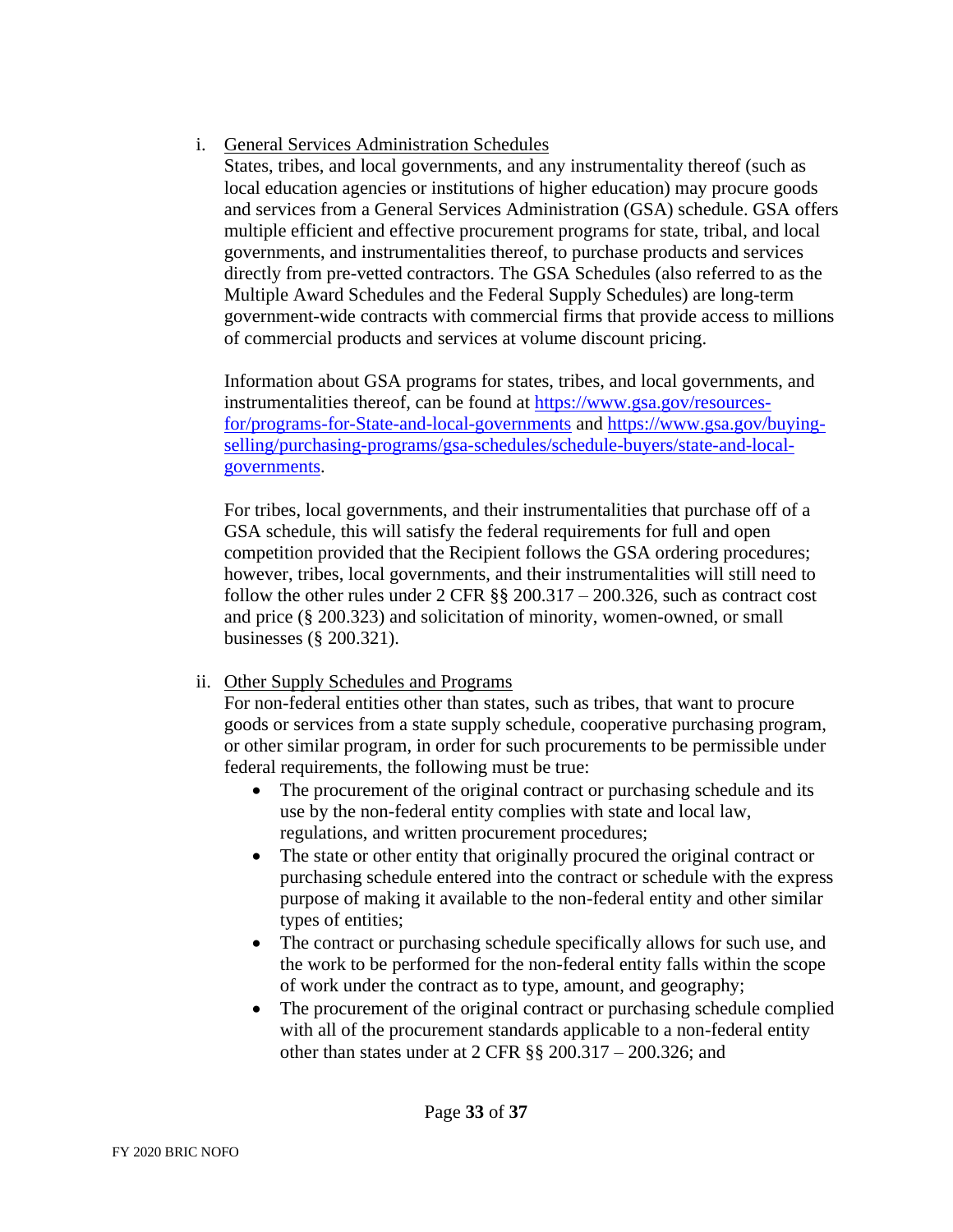• With respect to the use of a purchasing schedule, the non-federal entity must follow ordering procedures that adhere to applicable state, tribal, and local laws and regulations and the minimum requirements of full and open competition under 2 CFR Part 200.

If a non-federal entity other than a state seeks to use a state supply schedule, cooperative purchasing program, or other similar type of arrangement, FEMA recommends the Recipient discuss the procurement plans with the applicable Program Analyst or Grants Management Specialist.

#### **c.** *Procurement Documentation*

Per 2 CFR § 200.318(i), non-federal entities other than states and territories are required to maintain and retain records sufficient to detail the history of procurement covering at least the rationale for the procurement method, contract type, contractor selection or rejection, and the basis for the contract price. States and territories are encouraged to keep maintain this information as well and are reminded that in order for any cost to be allowable, it must be adequately documented per 2 CFR §  $200.403(g)$ .

Examples of the types of documents that would cover this information include, but are not limited to:

- Solicitation documentation, such as requests for quotes, invitations for bids, or requests for proposals;
- Responses to solicitations, such as quotes, bids, or proposals;
- Pre-solicitation independent cost estimates and post-solicitation cost/price analyses on file for review by federal personnel, if applicable;
- Contract documents and amendments, including required contract provisions; and
- Other documents required by federal regulations applicable at the time a grant is awarded to a Recipient.

# 2**. Period of Performance Extensions**

Extensions to the POP under this program are allowed for highly complex projects. Recipients must submit proposed extension requests to FEMA for review and approval at least 60 days prior to the expiration of the grant POP.

Extensions to the initial POP identified in the award will be considered through formal, written requests to the Recipient's respective Region and must contain specific and compelling justification as to why an extension is required. Recipients are advised to coordinate with the Region when preparing an extension.

All extension requests must address the following:

1. Grant program, fiscal year, and award number;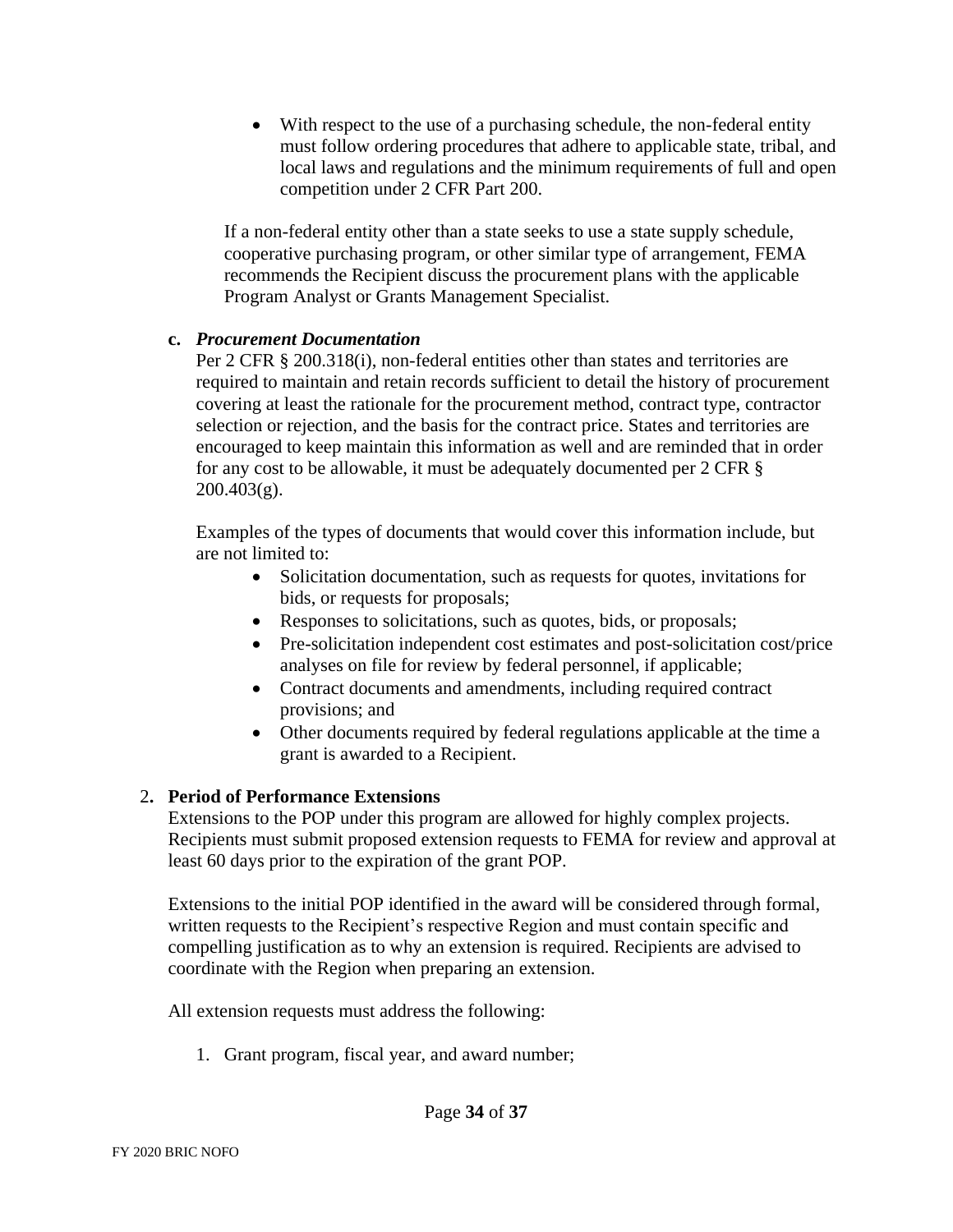- 2. Verification that progress has been made as described in quarterly progress reports;
- 3. Reason for delay, including details of the legal, policy, or operational challenges being experienced that prevent the final outlay of awarded funds by the applicable deadline;
- 4. Current status of the activity/activities;
- 5. Approved POP termination date and new project completion date;
- 6. Amount of funds drawn down to date;
- 7. Remaining available funds, both federal and non-federal;
- 8. Budget outlining how remaining federal and non-federal funds will be expended;
- 9. Plan for completion, including milestones and timeframes for achieving each milestone and the position/person responsible for implementing the plan for completion; and
- 10. Certification that the activity/activities that will be completed within the extended POP without any modification to the original Statement of Work approved by FEMA.

FEMA will evaluate requests for extensions to a grant POP. Based on sufficiency of justification, the FEMA Regional Administrator can issue up to two extensions of the POP for up to 12 months each.

### 3. **Payment**

BRIC payment/drawdown requests are generated using FEMA GO and are governed by applicable federal regulations, including 2 CFR § 200.305.

Recipients should not expend funds or request drawdowns until all special conditions listed on the grant award document are met and FEMA has approved the request for payment in FEMA GO.

Recipients should draw down funds based upon immediate disbursement requirements; however, FEMA strongly encourages Recipients to draw down funds as close to disbursement or expenditure as possible to avoid accruing interest.

FEMA uses the Direct Deposit/Electronic Funds Transfer (DD/EFT) method of payment to Recipients. To enroll in the DD/EFT, the Recipient must complete an SF-1199A, Direct Deposit Form.

#### 4. **Conflicts of Interest in the Administration of Federal Awards or Subawards** For conflicts of interest under grant-funded procurements and contracts, refer to the section on Procurement Integrity in this NOFO and 2 CFR §§ 200.317 – 200.326.

To eliminate and reduce the impact of conflicts of interest in the subaward process, Recipients must follow their own policies and procedures regarding the elimination or reduction of conflicts of interest when making subawards. Recipients are also required to follow any applicable state, local, or tribal statutes or regulations governing conflicts of interest in the making of subawards.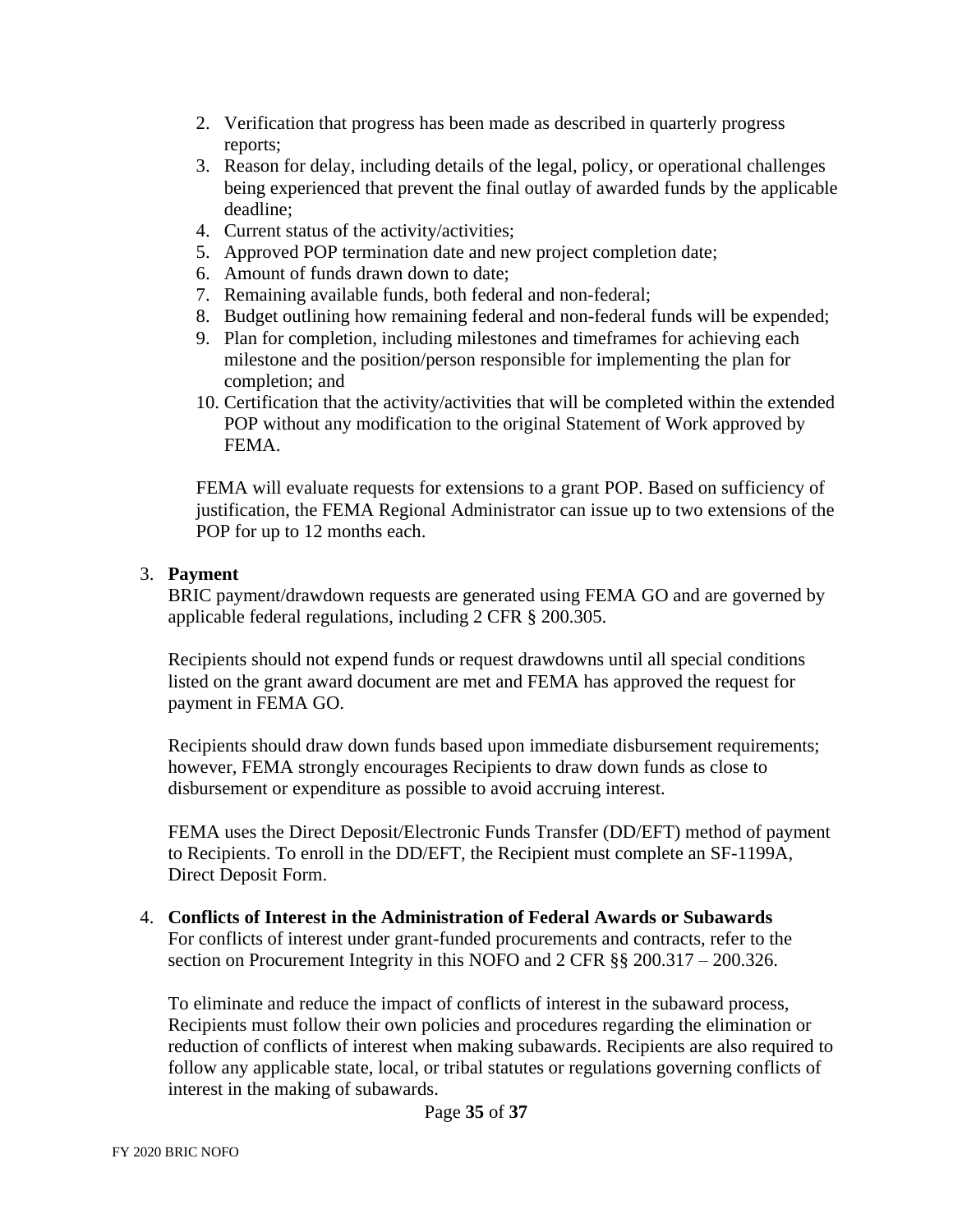The Recipient must disclose to FEMA, in writing, any real or potential conflict of interest as defined by the federal, state, local, or tribal statutes or regulations or their own existing policies that may arise during the administration of the federal award. Recipients must disclose any real or potential conflicts to the FEMA Program Analyst within 15 days of learning of the conflict of interest. Similarly, subrecipients must disclose any real or potential conflict of interest to the Recipient as required by the Recipient's conflict of interest policies or any applicable state, local, or tribal statutes or regulations. This requirement starts when the Application period opens, continues during the entire POP, and ends when the last audit is completed.

Conflicts of interest may arise during the process of FEMA making a federal award in situations where a FEMA employee, officer, or agent, any members of his or her immediate family, or his or her partner has a close personal relationship, a business relationship, or a professional relationship, with an Applicant, subapplicant, Recipient, subrecipient, or FEMA employee.

#### 5. **Encouraged Use of Certain Products Produced in the United States**

Pursuant to Executive Order 13858, *Strengthening Buy-American Preferences for Infrastructure Projects*, FEMA encourages Recipients to use, to the greatest extent practicable and consistent with the law, iron and aluminum as well as steel, cement, and other manufactured products produced in the United States, in projects funded by an award under this program affecting surface transportation, including roadways, bridges, railroads, and transit; aviation; ports, including navigational channels; water resources projects; energy production, generation, and storage, including from fossil-fuels, renewable, nuclear, and hydroelectric sources; electricity transmission; gas, oil, and propane storage and transmission; electric, oil, natural gas, and propane distribution systems; broadband internet; pipelines; stormwater and sewer infrastructure; drinking water infrastructure; and cybersecurity.

Notwithstanding this encouragement, non-Federal entities must ensure that all costs, procurements, and contract actions are consistent with the law, this NOFO, program regulations and guidance, and the costs and federal procurement standards at 2 CFR Part 200.

#### 6. **Record Retention**

#### **a.** *Record Retention Period*

Financial records, supporting documents, statistical records, and all other non-federal entity records pertinent to a federal award generally must be maintained for at least 3 years from the date the final FFR is submitted. *See* 2 CFR § 200.333. Further, if the Recipient does not submit a final FFR and the award is administratively closed, FEMA uses the date of administrative closeout as the start of the general record retention period.

The record retention period **may be longer than 3 years or have a different start date** in certain cases. These include: